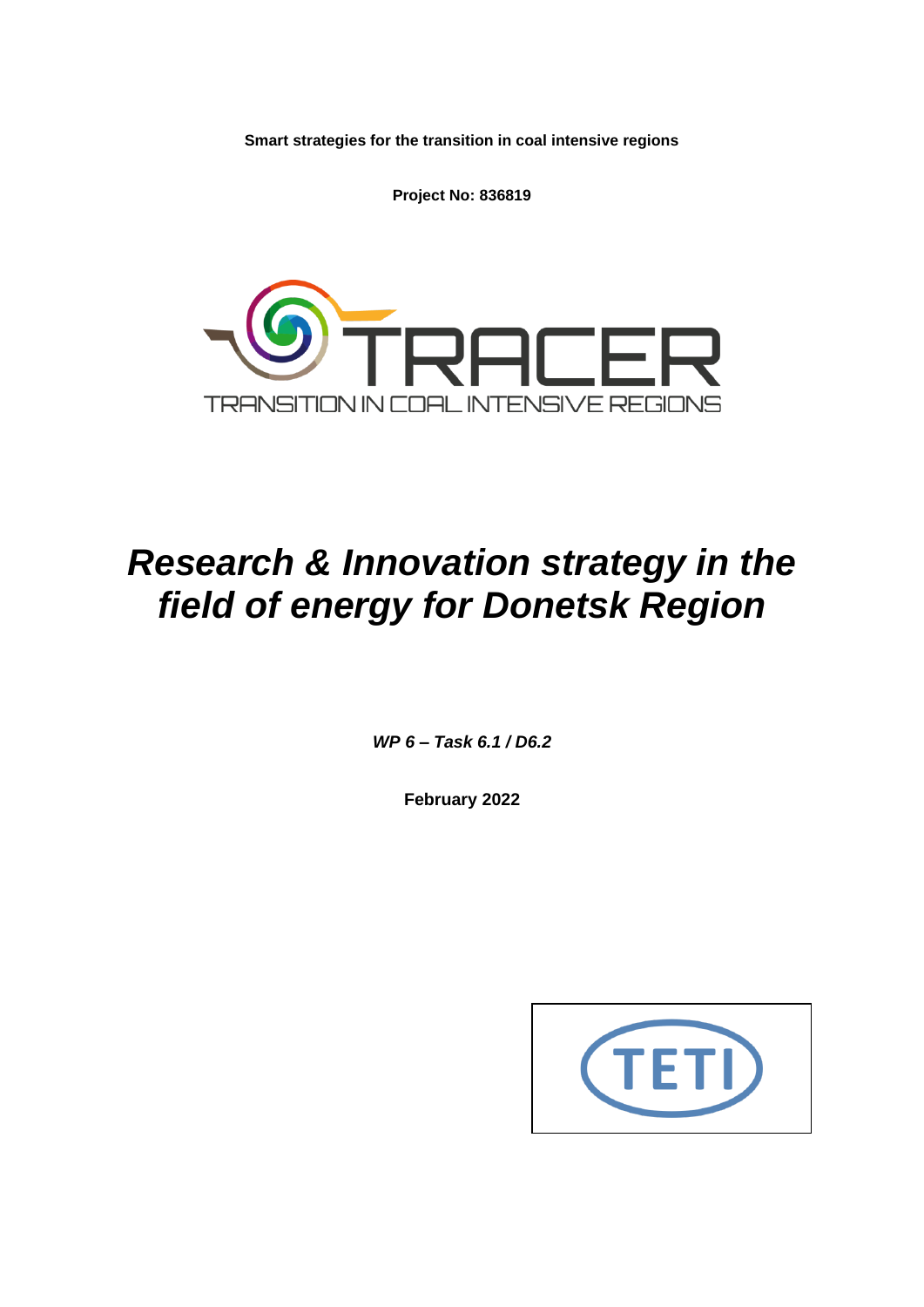- Authors: Dmytro Bondzyk, Thermal Energy Technology Institute, Ukraine Igor Volchyn, Thermal Energy Technology Institute, Ukraine Danylo Cherevatskyi, Institute of Industrial Economics, Ukraine Myroslava Soldak, Institute of Industrial Economics, Ukraine
- Editors: Charalampos Malamatenios, Centre for Renewable Energy Sources and Saving, Greece Rita Mergner, WIP Renewable Energy, Germany Rainer Janssen, WIP Renewable Energy, Germany
- Contact: Thermal Energy Technology Institute Dmytro Bondzyk Email: bondzyk.dmytro@gmail.com Tel: +38 093 567 3826 19, Andriivska str. 04070 Kyiv, Ukraine <http://www.ceti-nasu.org.ua/>



This project has received funding from the European Union's Horizon 2020 research and innovation programme under grant agreement No 836819. The sole responsibility for the content of this report lies with the authors. It does not necessarily reflect the opinion of the European Union. Neither the INEA nor the European Commission are responsible for any use that may be made of the information contained therein.

TRACER website: [www.tracer-h2020.eu](http://www.tracer-h2020.eu/)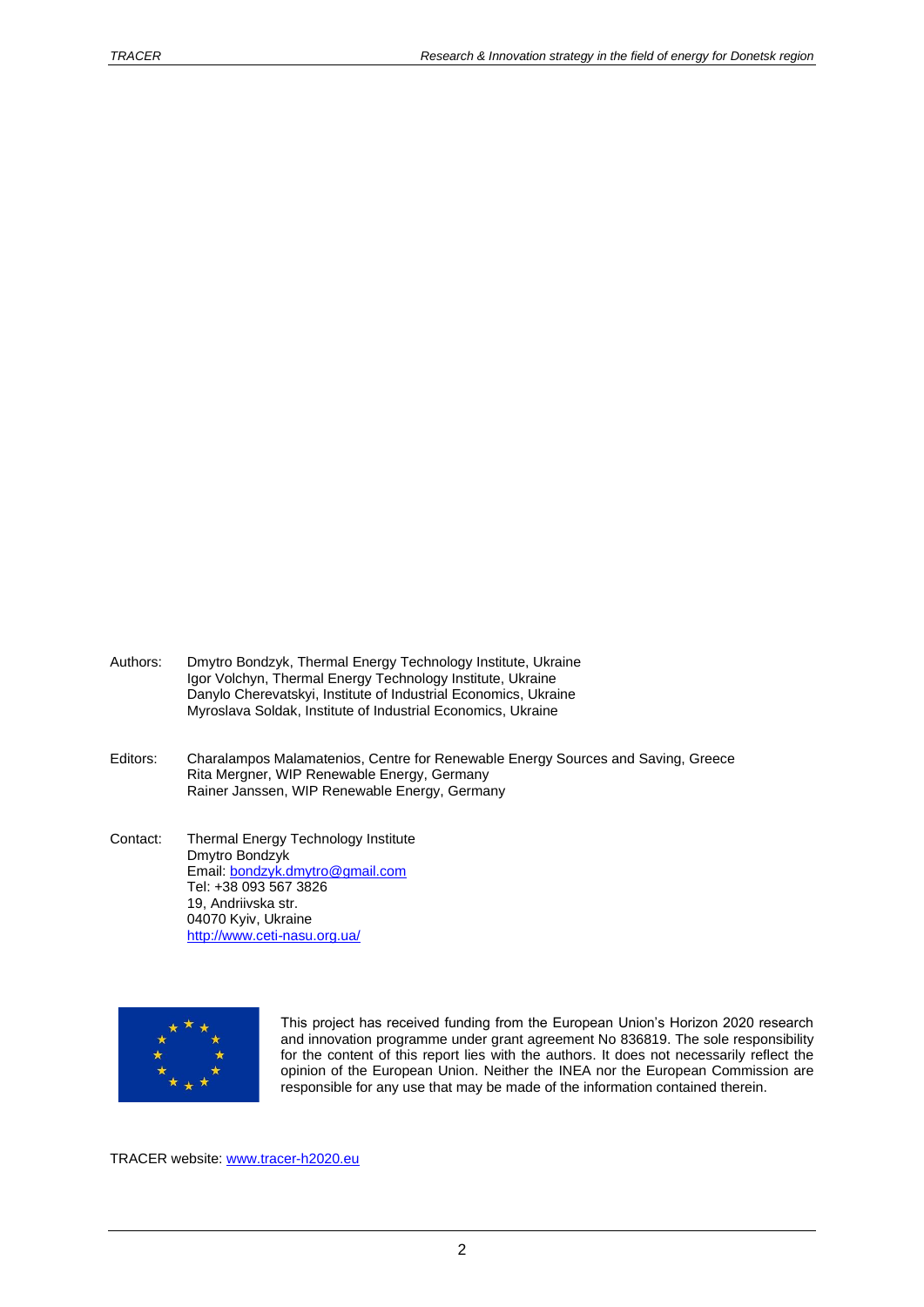# **Contents**

| $\bm{I}$         |                                                                                               | $\boldsymbol{4}$ |
|------------------|-----------------------------------------------------------------------------------------------|------------------|
| $\overline{2}$   |                                                                                               | 8                |
| 2.1              |                                                                                               |                  |
| $2.2\phantom{0}$ |                                                                                               |                  |
| 2.3              | Donetsk Region current energy-related R&I landscape ____________________________              | 15               |
| 3 <sup>7</sup>   |                                                                                               |                  |
| <b>3.1</b>       |                                                                                               |                  |
| 3.2              |                                                                                               | 18               |
| $\boldsymbol{4}$ | <b>Support framework for R&amp;I in Energy and Environment</b> ____________________________19 |                  |
| 4.1              | Multi-level governance structure for R&I policies in Donetsk Region _____________ 19          |                  |
| 4.2              |                                                                                               | 22               |
| 4.3              |                                                                                               | 25               |
| 4.4              |                                                                                               | 26               |
| $5^{\circ}$      |                                                                                               | 27               |
|                  |                                                                                               | 27               |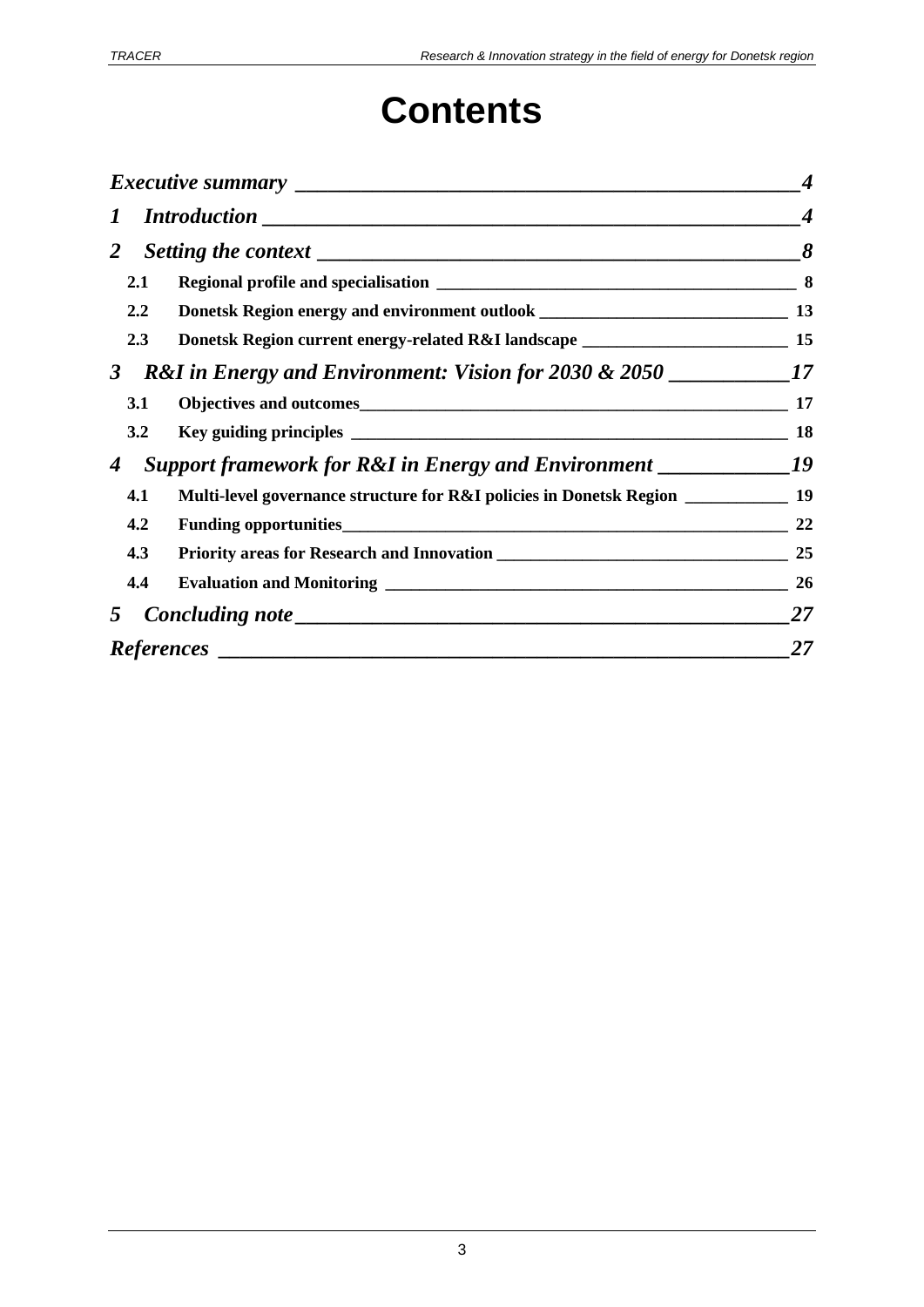# <span id="page-3-0"></span>**Executive summary**

This report provides assessment of the state of investment climate and the prospects for attracting investment in science-intensive technologies for the development of power industry and the economy of the region as a whole. It is shown that despite the complexity of the economic situation, in implementing development strategy tasks, such as ensuring complementarity of national and EU R&I policy, avoiding duplication and strengthening cooperation, Ukraine's participation in European research programs and platforms, creating favourable innovation climate change in Ukraine, creating a balance between research and innovation, adopting a communication approach, ensuring coordination and cooperation between public, private and research structures will assist the transformation of the power industry in the Donetsk region. The main priorities in the changes of the region's energy are the wider use of renewable energy sources, such as biomass (assuming a significant agricultural production in the region), wind energy, solar energy (PV). These areas require attention both from the point of the investment policy of the state and from the international investment funds.

## <span id="page-3-1"></span>**1 Introduction**

According to the legislation of Ukraine, the priority directions of science and technology development are scientifically, economically and socially substantiated directions of scientific and technical long-term development, which receive the priority state support in the formation of the efficient research and development sector to provide production competitiveness, sustainable development, national security and improving the quality of life of the population.

Priority areas of innovation in Ukraine are scientifically and economically sound areas of innovation activity aimed at ensuring economic security, creating high-tech competitive environmentally friendly products, providing high-quality services and increasing the country's export potential with effective use of domestic and world scientific and technological achievements. For the period 2022-2026, the Government and the Ministry of Education and Science (MES) have decided to develop a single system of priority areas of science and innovation focused on achieving sustainable development goals (SDG).

At the present stage, the scientific search has been intensified for potential ways of innovative and scientific and technical development of Ukraine and the improvement of the research area in the context of European integration processes. Relevant research is conducted by scientists from leading research institutions of the National Academy of Sciences of Ukraine, as well as individual representatives of university science and experts. At the same time, it should be noted that Ukraine does not have a systematic approach to scientific development and the formation of a strategy for Ukraine's integration into the EU's research, education and innovation space. Meanwhile, none of the documents addresses the proposals for the own list of indicators and own assessment of the current level of research, educational and innovation space of European integration.

With the fast technological progress and alarming forecasts regarding climate and environmental degradation, requirements and approaches to technological forecasting are changing: on the one hand, the analysis of large scope of data on scientific and patent information allows us to assess scientific and innovative development priorities of the country; and, on the other hand, these areas of research should meet problems of the society and affect both the competitiveness of production and the achievement of the SDG by 2030.

Taking into account these tasks, guidelines have been developed and priority areas for the development of science and innovation in Ukraine for 2022-2026 have been identified, which are based on the technological forecast. The forecast is considered as one of the tools of the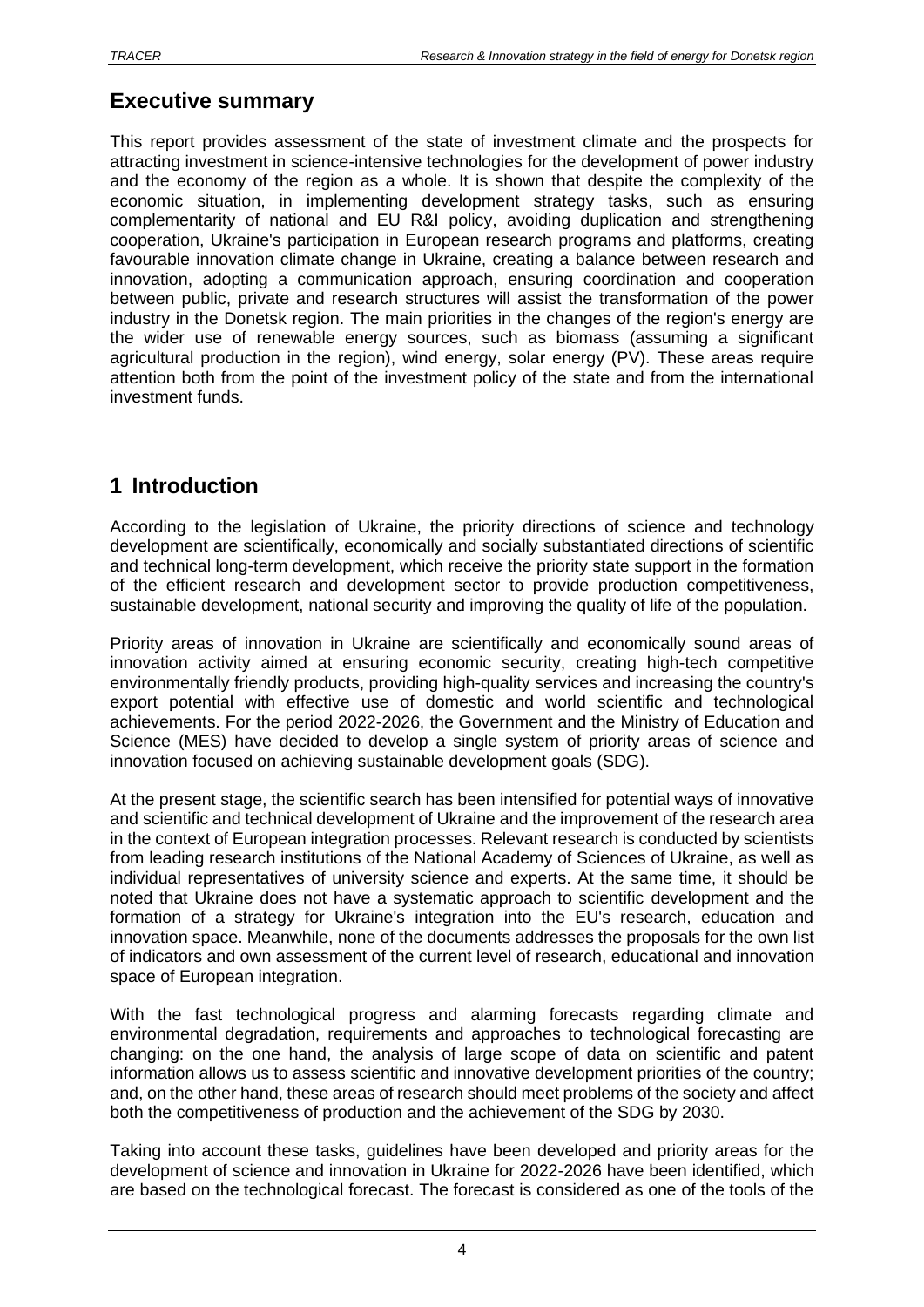unified system of public administration in the field of science, technology and innovation (STI), aimed at achieving strategic goals of the country's development by coordinating the goals and actions of all key stakeholders.

Due to the fact that in 2021-2022 the Laws of Ukraine "On Priority Areas of Science and Technology Development" and "On Priority Areas of Innovation Development" expire, the Plan of Priority Actions of the Government of Ukraine for 2021, approved by the Government Order of 24 March 2021, provides for the formation of a new system of priority areas for the development of science and innovation, focused on achieving the SDG. According to the Decree of the President of Ukraine dated 30.09.2019 № 722/2019 "On the Sustainable Development Goals of Ukraine for the period up to 2030" the tasks of the SDG must be taken into account in defining the priority areas of science and technology development.

The expert group established by the order of the Ministry of Education and Science to determine the priority areas of scientific, scientific-technical and innovative activities consists of seven sections by the number of priority areas. The Expert Group consists of leading specialists of the National Academy of Sciences of Ukraine, national industrial academies, leading research organizations, higher education institutions, and the representatives from business and government.

Sections of the Expert Group consider the proposed technologies/developments, form clusters from them, formulate their denominations and approve the projection of the prior scientific and technological directions. In the absence of consensus among the members of the section of the Expert Group, an additional survey is conducted. The Expert Group considers the thematic priorities selected by all sections, approves them and sends them to the Ministry of Education and Science for preparation of a draft government resolution.

Donetsk region is a complex industrial region that requires immediate transformation, but it also is one of the most conservative in Ukraine. The world was developing rapidly, while inertia of both the country as a whole and the region in particular left it with traditional industries and products. Moreover, the region has been severely affected from the side of the territories under temporary occupation. The so-called Kerch Bridge closed the entrance to the Sea of Azov for large PANAMAX-class vessels, and most insurance companies and major carriers migrated to other ports.

The transformation of the region cannot and will not be aimed at restoring everything as it was. But there is a basis for such a transformation in the regions: a strong, albeit broken infrastructure network, skilled and hard-working people, natural resources, fertile land and access to the sea. The strategy of economic development of Donetsk and Luhansk regions for the period up to 2030 envisages to account these strengths and ensure the construction of a modern economy based on them. The purpose of the Strategy is to ensure the restoration of economic power of the entire region to a decent living standard for people living in the region. The strategy envisages creating a clear and understandable framework for economic activity in the region, clearly defining the role of the state in this framework and ensuring a clear understanding of the main directions of community development.

The regional economy and labour market were mainly oriented on the Russian Federation, and large enterprises were not modernizing production due to the traditional market. Exports to the Russian Federation accounted for 19.7% of total exports. Exports of goods and services in the Donetsk region in 2019 compared to 2013 decreased by 71% and amounted to about 3,100 million US dollars, imports decreased by 74% and amounted to about 1,500 million US dollars. With the beginning of the armed aggression of the Russian Federation against Ukraine, many Ukrainian industrial enterprises in the temporarily occupied territories of Donetsk region terminated their activities, and large enterprises in the Donetsk region, where public authorities exercise their powers in full, lost their largest market and significantly reduced their profits [1].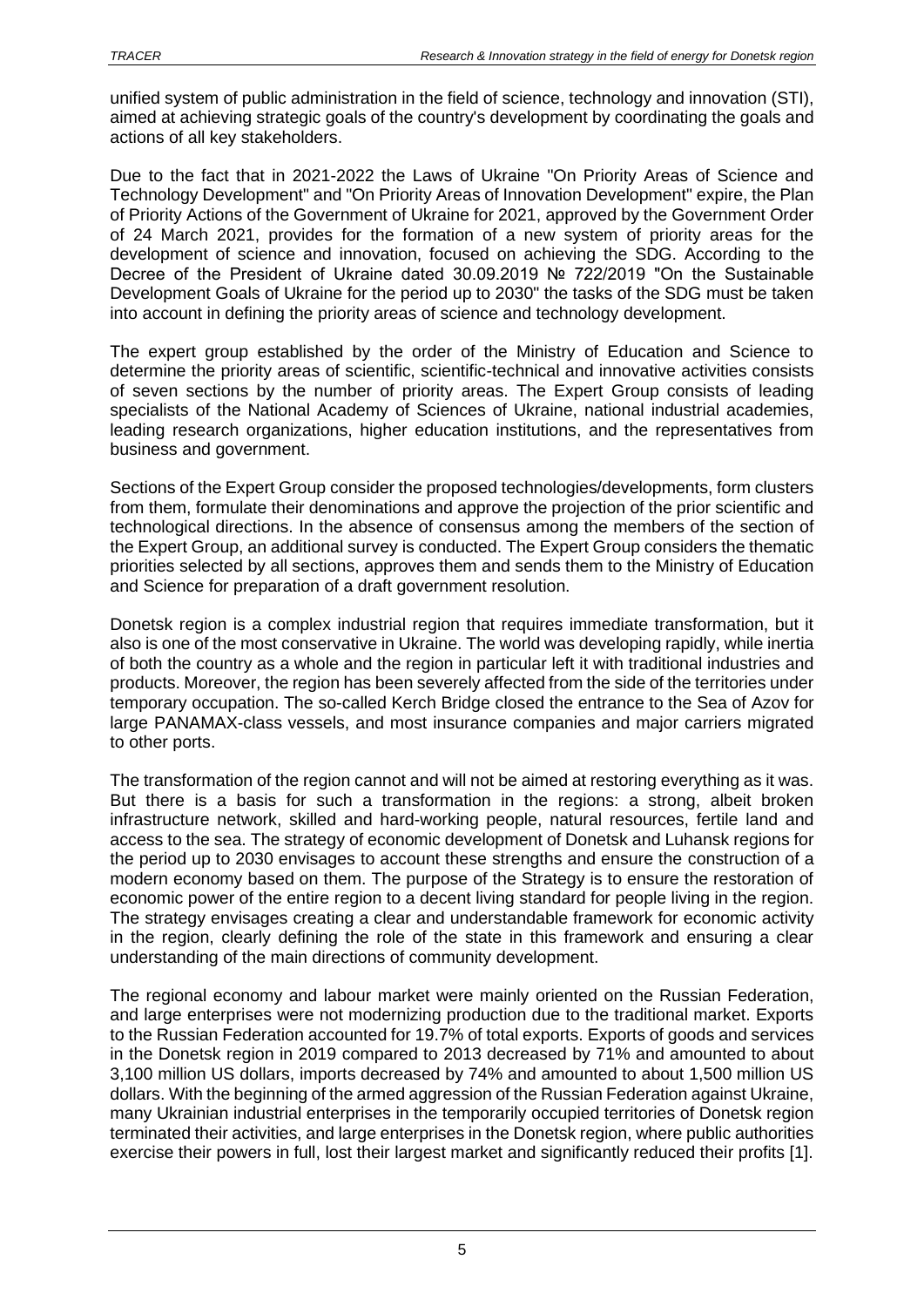Given the large-scale destruction of the Donetsk region's economy, significant human losses and the threat of the negative impact of armed aggression from the Russian Federation, resolving is needed to the following institutional and practical problems:

- lack of sustainable development of entrepreneurship and investment due to lack of strategic approach to support and development of business in the territories affected by the armed aggression of the Russian Federation against Ukraine, arranging quarantine and intensified anti-epidemic measures in connection with restrictive anti-epidemic acute respiratory disease COVID-19 caused by coronavirus SARS-CoV-2;
- leak of labour and intellectual potential due to labour and educational migration, high rates of depopulation and aging of the population of Donetsk region. A significant part of active, creative and self-sufficient citizens of working age left the territory of Donetsk region;
- outdated material and technical basement and structural imbalance of the industrial complex with the dominance of industries with weak innovation receptivity;
- disruption of infrastructural and logistical links caused by hostilities, which limits the movement of people, capital, products and information;
- depletion of natural resources and critical environmental situation;
- lack of modern financial, legal and insurance instruments in the investment market of Ukraine;
- factors that hinder the development of entrepreneurship and investment and are inherent in the entire territory of Ukraine: distrust of the judiciary, the complexity of administration, corruption;
- lack of interest of investors in investing in the development of Donetsk region and, as a consequence, lack of financial, investment and material and technical resources aimed at the development of this region;
- stagnation of interregional cooperation relations of large, medium and small businesses, underdeveloped interregional consolidation and focus of regions only on the problems of their own development.
- To address these issues and provide adequate and effective responses to challenges, the use of special instruments of economic, legal and organizational nature is envisaged after appropriate economic justification, in particular: in the strategic direction of improving institutional and financial instruments and regulatory policy:
- introduction of new investment protection instruments, in particular the opening of branches of international commercial arbitrations with the expansion of their jurisdictions to protect investments made within the territories of priority development of Donetsk region;
- ensuring effective coordination of attracting financial resources, including funds from international partners, to fulfil the tasks of Donetsk region development, introduction of project management at the community level, as well as implementation of social partnership agreements with business;
- creation of opportunities for start-ups financing in the territories of priority development of Donetsk region or application of other forms of support for new business projects;
- introduction of projects for joining high-tech European and world clusters:
- supporting the development of existing industrial enterprises, including state-owned ones, by attracting state investments;
- transformation of the Donetsk region's coal industry, which will help diversify the economy of mining monofunctional cities, and measures to mitigate the negative socio-economic consequences of closing coal mining and coal processing plants, in particular by creating energy industrial parks based on individual state coal mines;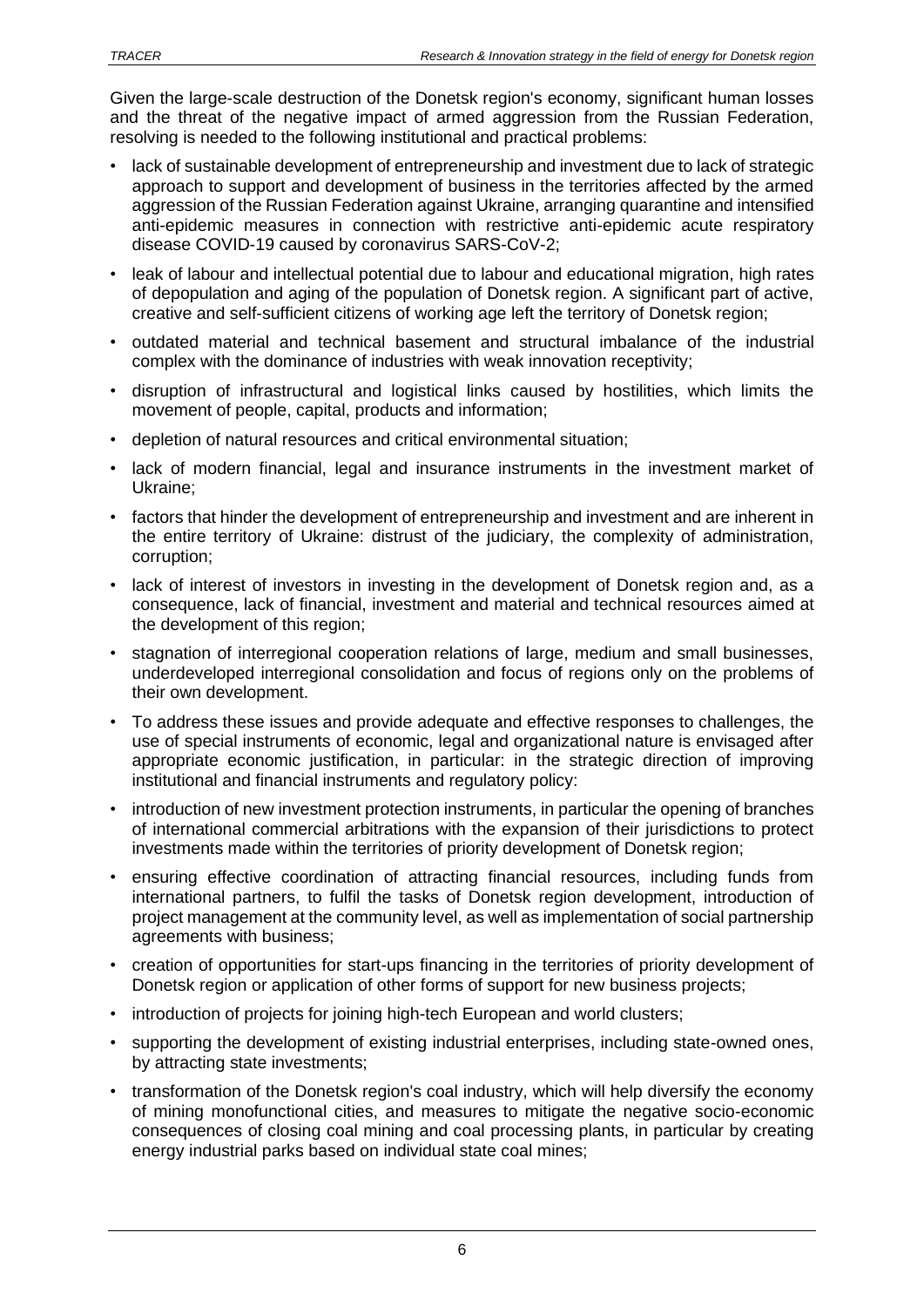- technical re-equipment and modernization of mines, in particular ventilation and degassing systems, to ensure the safety of mining workers;
- introduction of innovative solutions in the field of coal mining at prospective mines, the utilization of concomitant resources, including coal bed methane, mine waters, underground coal gasification technology;
- attracting investments for the introduction of alternative energy sources, in particular the construction of renewable energy facilities and facilities in the field of heat supply using alternative energy sources in the Donetsk region;
- promoting the introduction of a low-carbon economy and hydrogen energy;
- reduction of air pollution by mining and metallurgical enterprises and thermal power plants;
- formation in society the vision of ecological values and principles of sustainable consumption and production;
- development of regional automated environmental monitoring systems;
- increasing the share of alternative fuels in transport and industry (electric vehicles, biofuels, CNG, LNG) and developing new flexible infrastructure (electric vehicle charging stations, liquefaction, regasification, fuel storage systems, etc.);
- implementation of re-education and advanced training programs in accordance with the needs of the labour market on the basis of partnership between the state and business, in particular re-education and training of employees of city-forming enterprises in monofunctional cities;
- promoting confidence in the authorities throughout the country regarding the reintegration processes of Donetsk region;
- formation of an attractive investment image in Donetsk region for diversification of production of enterprises from foreign countries and initiation of public-private partnership projects in territories (according to the Law of Ukraine "On Public-Private Partnership"), which were negatively affected by armed aggression of the Russian Federation;
- expansion of mechanisms for the use of national instruments by small and medium enterprises to promote the domestic economic potential of the Donetsk region during international communication events.

The following indicators are planned to be achieved by 2030:

- growth of capital investments (percent to gross regional product) 25%;
- growth of the share of goods with high added value in the sales of the processing industry - 17%;
- increase in the index of agricultural products by 3%;
- average duration of power outages (System Average Interruption Duration Index) 600 minutes;
- reduction of unemployment among the population aged 15-70 8%;
- increase in the employment rate of the population aged 15-70 56%.

At the same time, during the implementation of the operational plan, additional indicators in the field of environmental protection will be developed and identified, including the following indicators: forest area and forest cover; area of arable land (arable land) and their share in the total area; the area of agricultural lands of extensive use (hayfields and pastures) and their share in the total area; content of organic carbon (humus) in the soils of agricultural lands; area of restored lands and ecosystems, area of reclaimed lands and lands on which conservation measures are carried out; area of ecological network territories; the number of territories and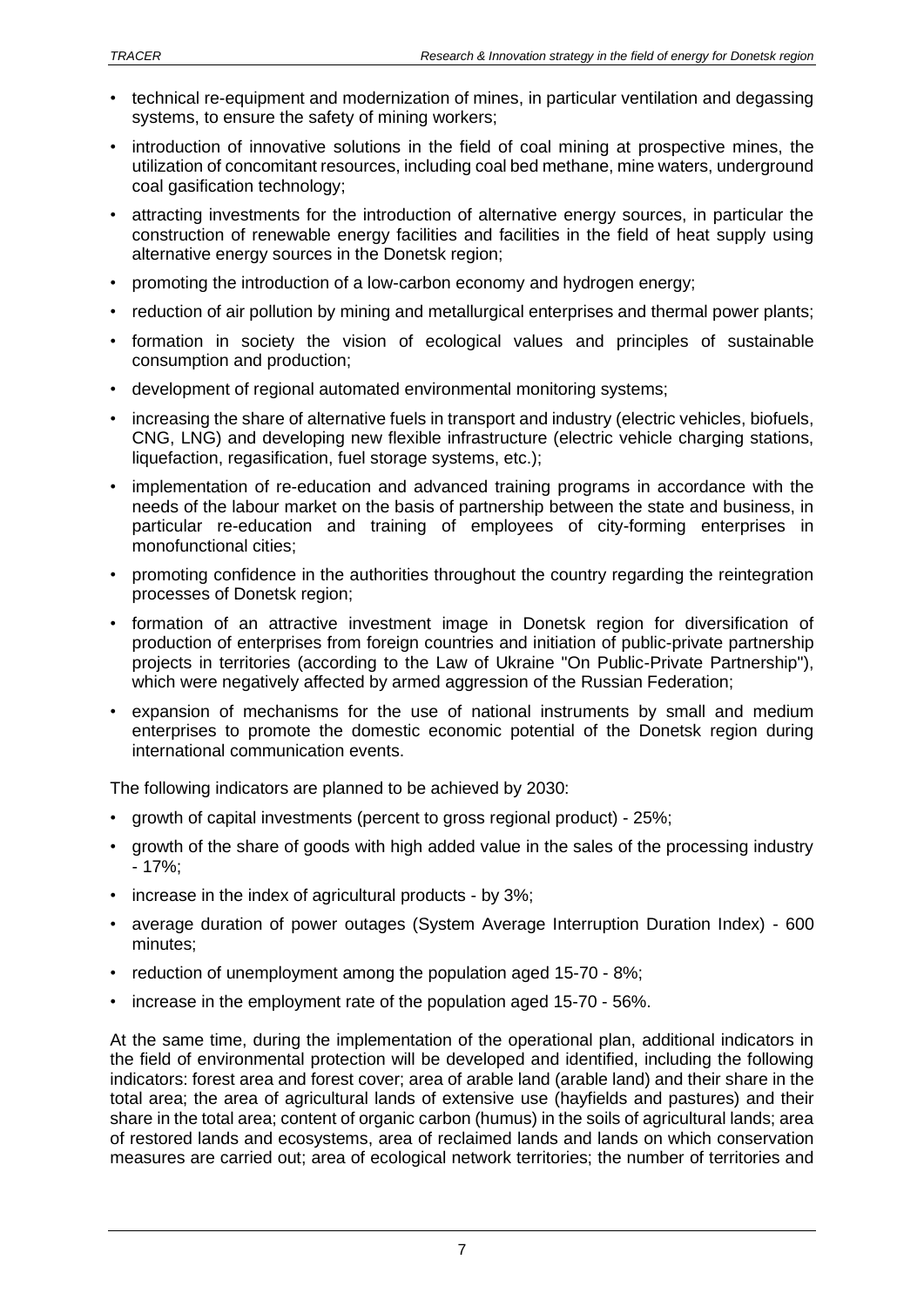objects of the nature reserve fund, the area of lands of the territories and objects of the nature reserve fund and their share in the total area of the territory.

The Coordination Centre chaired by the Prime Minister of Ukraine is in charge of prioritizing the transformation of coal regions. The relevant document is being developed by the Ministry of Development of Communities and Territories of Ukraine (Ministry of Regional Development), in accordance with the model of EU member states "fair transformation", which according to preliminary estimates will last until 2030.

During the implementation of the Strategy, it is necessary to be guided by the principles in communication with other strategic documents of the state, namely:

- decarbonisation of regional economies (energy efficiency, development of renewable energy sources, development of circular economy and synchronization with the initiative "European Green Course");
- fair transformation of oblasts where the employment of the majority of the population is related to coal mining enterprises, mandatory provision of all social guarantees to employees of these enterprises;
- measures to reorient the economy of mining regions to other sectors of the economy (construction, processing, production of building materials, mechanical engineering, etc.);
- creation of new jobs and provision of jobs for the population released due to the liquidation of highly unprofitable coal mining enterprises.

It is necessary to assess the prospects of coal demand taking into account the projected share of heat generation and demand from other consumers, conduct financial and technological audits of mines, assess their prospects and classify them as subject to closure, privatization or modernization, and implement the chosen path for each mine. within the framework of a comprehensive transformation plan. Mitigation of social consequences (social reconversion) in projects for the transformation of coal monofunctional cities should be ensured by diversifying, if possible, the economies of mining cities or reviewing the optimal allocation of human and industrial resources in the territories. The set of measures to mitigate social consequences should be phased, based on broad social dialogue and include synchronization of mine closure with the opening of industrial parks or the launch of natural gas production in the Yuzovka area, development of coal bed methane production projects from potential coal deposits, where potentially the new jobs could be created for former miners. Some workplaces will remain in the mines, as they need to be maintained in an environmentally friendly condition.

# <span id="page-7-0"></span>**2 Setting the context**

## <span id="page-7-1"></span>*2.1 Regional profile and specialisation*

Industry provides the largest share of added value in the region (48% in the Donetsk region as of 2018). The area of agricultural land located in the Donetsk region, on which public authorities exercise their powers in full, is 1.4 million hectares or 73% of the total area of the region. After the seizure of territories and the curtailment of economic activity in the peaceful area of the region, the number of economic entities in the Donetsk region decreased by 55% from 2013 to 2019 and today amounts to only 3% of the total number of economic entities in Ukraine. The territory of Donetsk region has significant deposits of natural resources, which contributed to the emergence and rapid development of industry in the region. According to the survey, almost 49% of the reserves of minerals in Donetsk region are fuel and energy raw materials (coal, coal bed methane, free gas). The second place stands for non-metallic minerals used as raw materials, in particular in the construction, mining and chemical industries, and in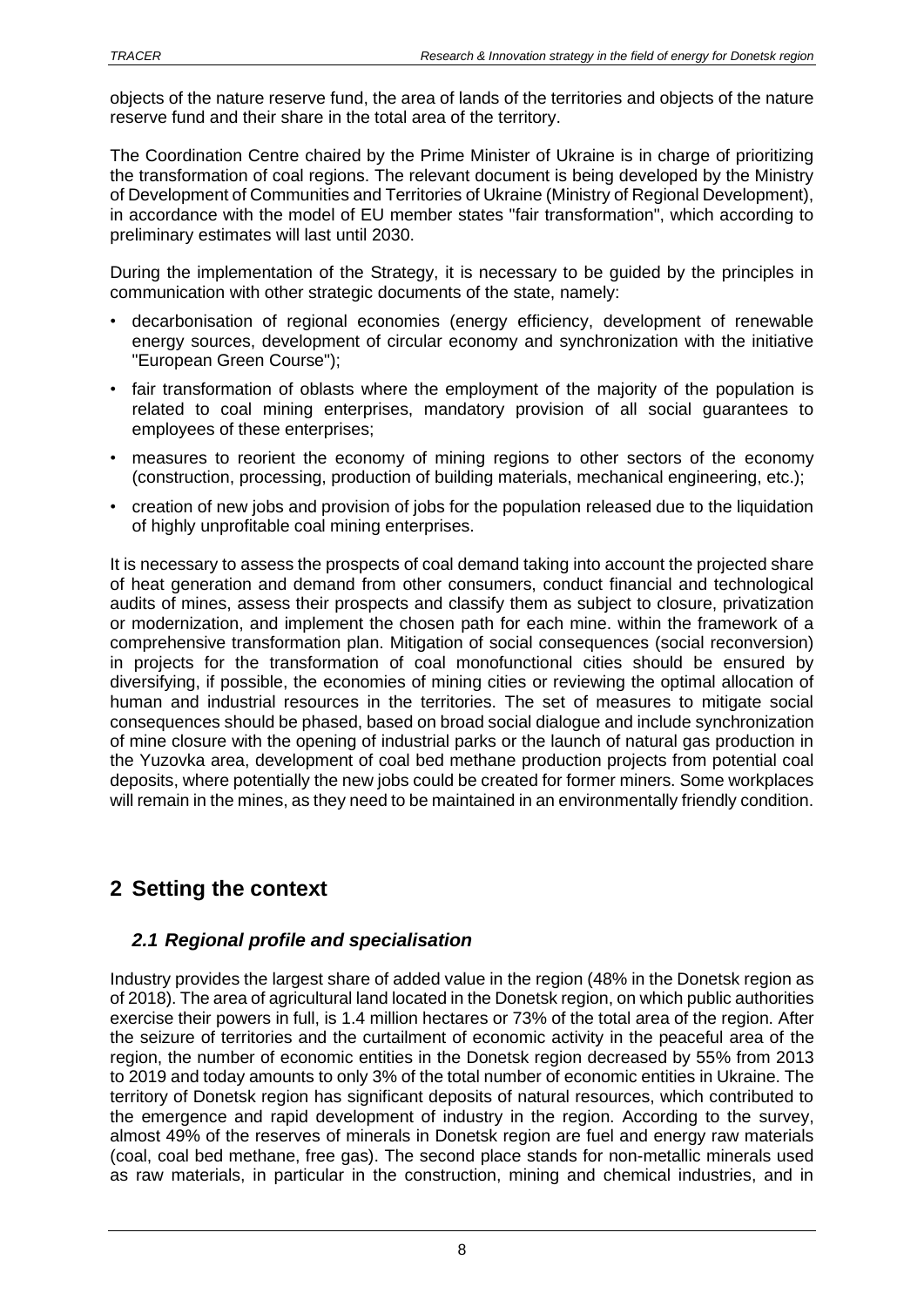metallurgy. In the exports of Donetsk region, the vast majority are ferrous metals (75% of total exports in 2019), mineral products (7%), machinery and equipment (6%). In 2014-2015, capital investment in the region declined: in these years alone, the decline in the Donetsk region by 82%. By 2019, the capital investment in the assets of enterprises in real terms in the region has not yet risen to the level of 2013. In 2019, the region accounted for only 5.4% of all capital investments in Ukraine, while in 2013 this figure was 15.7%. With such a negative trend, companies provide investments financing at their own expense (81% in the Donetsk region in 2019). In addition, the crisis and armed aggression of the Russian Federation have also led to an increase in the role of the state in the development of enterprises: from 2013 to 2019, in Donetsk region the share of public funds in capital investment increased from 6 to 17%.

The natural growth of small businesses, turning it into medium and large requires additional public policy measures. The main purpose of creating an infrastructure to support entrepreneurship and the business environment (including business support centers) is to provide information, training in business, legal support and advice on government support programs, assistance in obtaining credit, including international, grant and investment resources, assistance in participation in public procurement and privatization; in exports, the creation of a permanent platform for interaction between local authorities and entrepreneurs, etc. (Table 1).

| trade                                            |                                                          |                        |
|--------------------------------------------------|----------------------------------------------------------|------------------------|
| Nomination of the indicator, unit of measurement | Basic (for   Intermediate<br>$ 01.01.2021 $ (until 2025) | Target (until<br>2030) |
|                                                  |                                                          |                        |

small and medium-sized enterprises, percentage  $\begin{array}{|l|l|} \hline \end{array}$  35  $\begin{array}{|l|} \hline \end{array}$  37  $\begin{array}{|l|} \hline \end{array}$  40

Number of micro, small and medium enterprises per <br>1,000 population  $\begin{array}{|l|l|}\n1,000$  population

me share of the employed population in micro, small and<br>medium enterprises, percent

Share of goods and services traded by micro-enterprises,

The share of the employed population in micro, small and

| Table 1: Indicators of promoting the growth of small and medium businesses, investment and |
|--------------------------------------------------------------------------------------------|
| trade                                                                                      |

Scientific and educational sector. The main part of the scientific and educational potential of the economic region is concentrated in the number of scientific organizations and educational institutions of all levels. The key actors in the scientific sphere of the economic region are Scientific Institutions of the NAS of Ukraine, research, design and other organizations, including those subordinated to the ministries and departments of Ukraine, higher education institutions of III-IV levels of accreditation (universities, academies, institutes) and their structural subdivisions, public scientific organizations and associations, including analytical centers of state and non-state forms of ownership. For the period from 2007/2008 to 2013/2014 academic years, the number of students in secondary schools in Donetsk region was declining faster than the number of schools. In 2018/2019, the number of students in general secondary education institutions exceeded the 2014/2015 figure. This situation coincides with the general one in Ukraine and is related to the positive dynamics of the birth rate during 2008-2013. At the same time, the number of general secondary education institutions continues to decline steadily [2,3].

Back in the mid-1990s, there were 142 vocational schools in the Donetsk region. During 18 years, 31 such institutions ceased to operate in the region. According to the data of 2018, 44 vocational education institutions accept students in the region. Thus, the rest remained in the territory temporarily out of the control of Ukraine. The number of students in vocational (technical) education institutions decreased by 23%, despite the economically justified need of the market for qualified specialists in working professions. As a result, the number of vacancies at industrial enterprises of Donetsk region is 32% and is the highest among other types of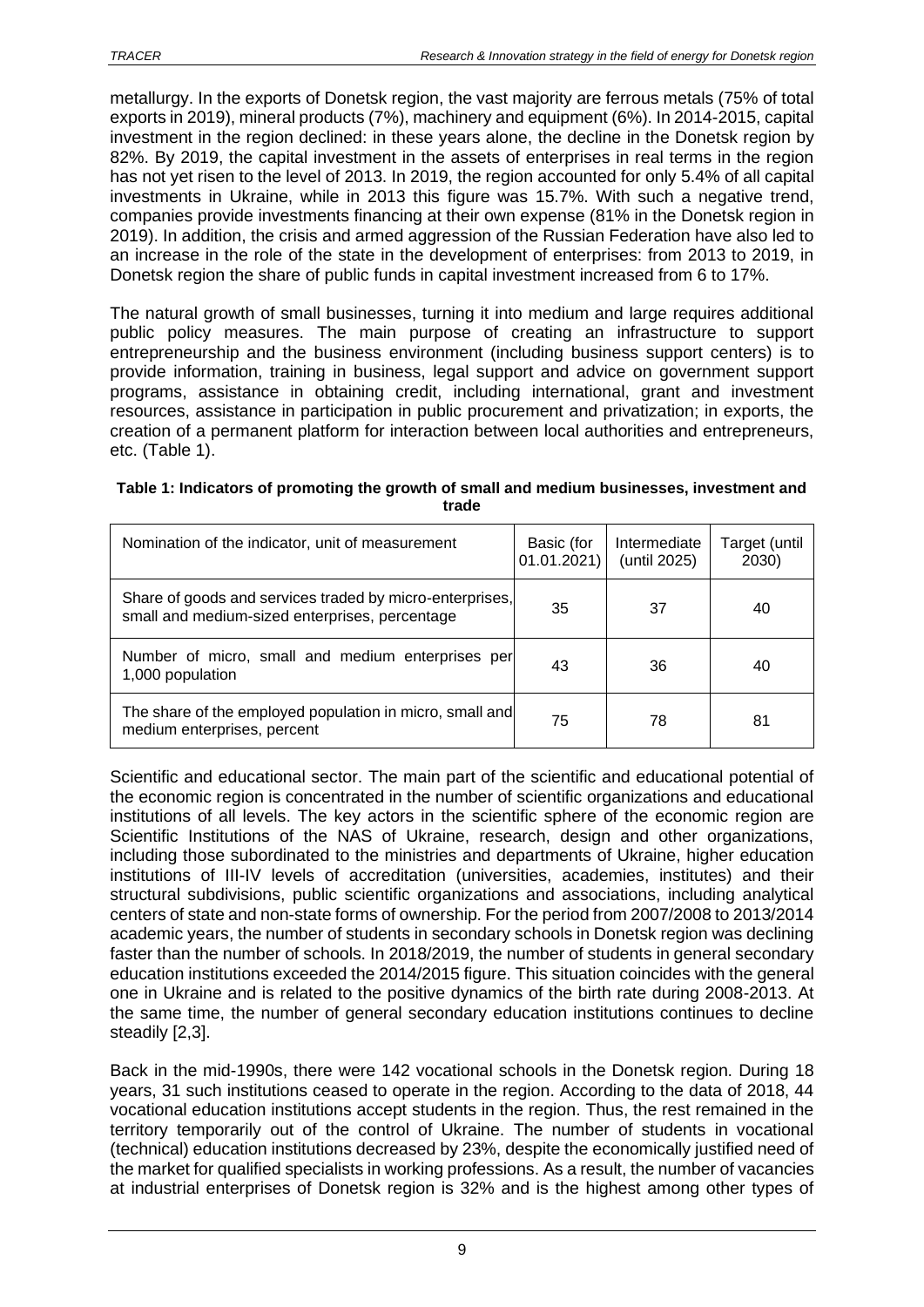economic activity (in Ukraine as a whole – almost 30%) [4], and the need for skilled workers is not met, even in the presence of high wages.

Until the 2014/2015 academic year, the Donetsk region was second only to the city of Kyiv in the number of higher education institutions. More than 100,000 students studied in 73 educational institutions (colleges, technical schools, colleges, universities, academies, institutes). With the start of hostilities, many higher education institutions have moved to new locations. For example, Vasyl Stus Donetsk National University currently accepts students in Vinnytsia (Vinnytsia region), and a branch has been opened in Kostiantynivka, Donetsk region. In the 2018/2019 academic year, there were 27 higher education institutions in the Donetsk region, which accepted almost 33,000 students. It should be noted that over the past five years, the number of institutions has increased by 11 units, which can be explained by their gradual relocation from uncontrolled territory.

According to research in the Donetsk region, a disproportionate number of graduates graduate with the level of junior specialist, which correlates with a large supply of jobs with low qualification requirements [5].

Institutions of the National Academy of Sciences of Ukraine. Until 2014, there were 11 institutions of the National Academy of Sciences of Ukraine in the Donetsk region, which were moved to the territory controlled by the Government of Ukraine: Donetsk Institute for Physics and Engineering named O.O. Galkin (now in Kyiv), Institute for Physics of Mining Processes (Dnipro), Scientific center of mining, geology geoecology and infrastructure development (Dnipropetrovsk region, Pavlohrad), L.M. Litvinenko Institute of Physical-Organic Chemistry and Coal Chemistry (Kyiv), Donetsk Botanical Garden (Donetsk region, Kostiantynivka), Donetsk Research Center (Donetsk region, Pokrovsk), Institute of Artificial Intelligence (Kyiv), V. Mamutov Institute of Economic and Legal Research (Kyiv), Institute of Industrial Economics (Kyiv), Ukrainian Steppe Nature Reserve (Zaporizhzhia region, Kamianka town), Institute of Applied Mathematics and Mechanics (Donetsk region, Sloviansk).

General characteristics of the economy of Donetsk region are given in Table 2.

Innovative ecosystems are created and developed in a localized space, where material, production, information and labour resources are already concentrated, which allow to develop and use innovative solutions. Each branch of the economy has the characteristic features of economic activity and types of innovation activity [6].

|                                                                               | average                             |                |                | Industrialised regions |       |         |         |         |                                                         |                                                         |
|-------------------------------------------------------------------------------|-------------------------------------|----------------|----------------|------------------------|-------|---------|---------|---------|---------------------------------------------------------|---------------------------------------------------------|
| Indicator                                                                     | Ukraine<br>δ<br>general/<br>⊇.<br>으 | Dnipropetrovsk | <b>Donetsk</b> | Zaporizhzhia           | Kyiv  | Luhansk | Poltava | Kharkiv | Maximum value of the<br>indicator by region /<br>region | Minimum value of the<br>indicator by region /<br>region |
| GRP per<br>capita,%.                                                          | 100.0                               | 138.3          | 56.1           | 107.2                  | 128.2 | 19.8    | 151.3   | 98.9    | 151.3<br>Poltava                                        | 19.8<br>Luhansk                                         |
| The share of<br>the region in<br>the total<br>amount of<br><b>Gross Value</b> | 100                                 | 10.5           | 5.6            | 4.1                    | 5.3   | 1.0     | 5,1     | 6.3     | 10.5<br>Dnipro-<br>petrovsk                             | 1.0<br>Luhansk                                          |

#### **Table 2: The place of Donetsk region among the regions of Ukraine in some social, economic and environmental indicators (2017)**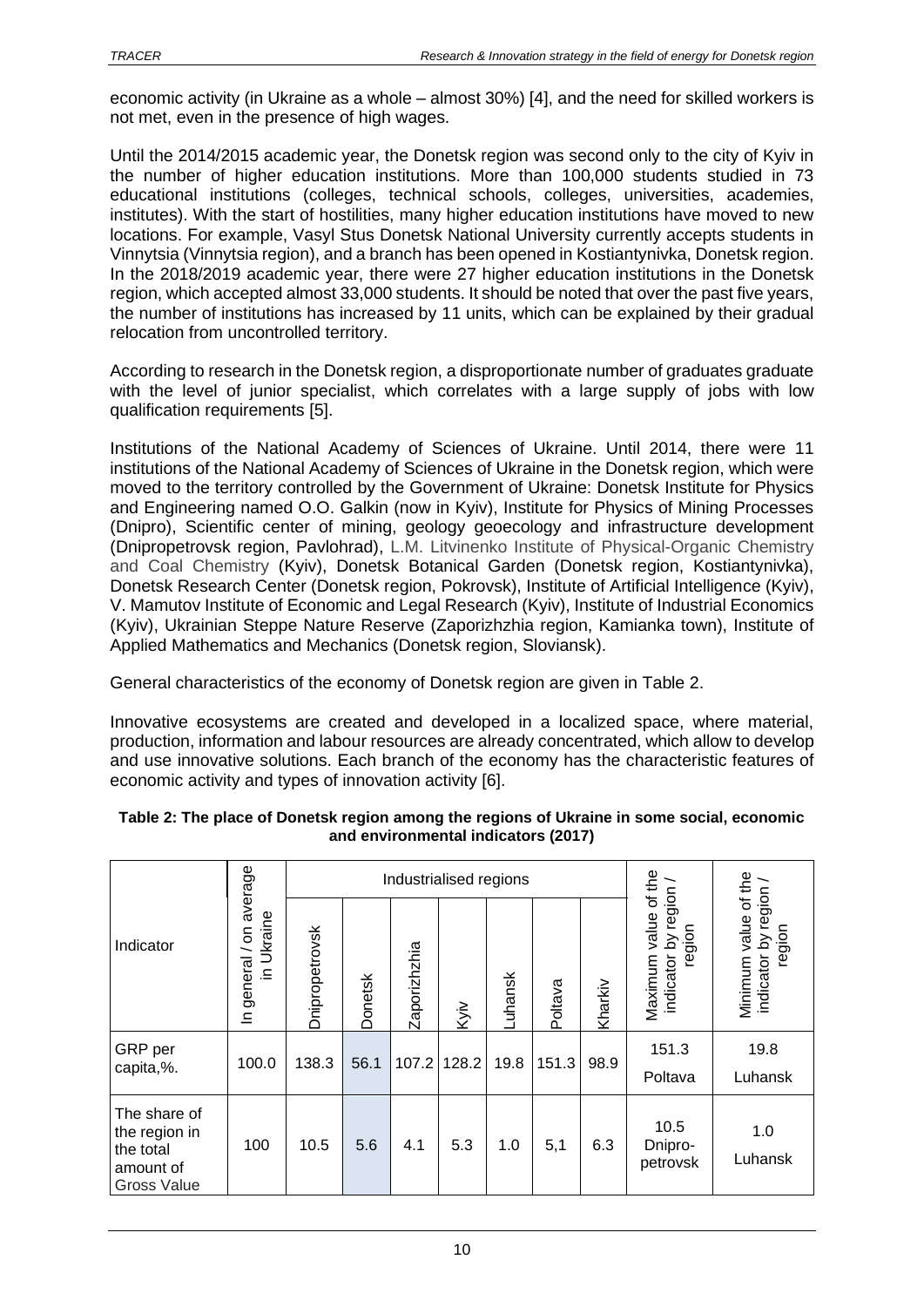| Added (GVA)<br>of Ukraine, %                                                                                                                                      |      |      |      |      |      |      |      |      |                             |                            |
|-------------------------------------------------------------------------------------------------------------------------------------------------------------------|------|------|------|------|------|------|------|------|-----------------------------|----------------------------|
| The share of<br>sold industrial<br>products in<br>total sales, %                                                                                                  | 31.0 | 46.5 | 64.3 | 64.9 | 25.3 | 54.4 | 69.1 | 47.8 | 69.1<br>Poltava             | 17.6<br>Voyn               |
| The share of<br>sold products<br>of high- and<br>medium-high-<br>tech industries,<br>in the total<br>volume of sold<br>industrial<br>products in the<br>region, % | 8.5  | 7.4  | 4.8  | 15.1 | 11.4 | 25.2 | 6.8  | 12.8 | 35.7<br>Ivano-<br>Frankivsk | 4.8<br><b>Donetsk</b>      |
| Fixed capital<br>investment of<br>total, %;                                                                                                                       | 100  | 9.8  | 3.8  | 3.7  | 7.5  | 0.7  | 3.7  | 4.4  | 30.1<br>Kyiv City           | 0.7<br>Chernivtsi          |
| Share of<br>regional<br>investments in<br>high- and<br>medium-high-<br>tech industries<br>of total<br>investments in<br>industry, %                               | 9.7  | 2.9  | 5.4  | 25.3 | 4.0  | 13.4 | 6.0  | 27.5 | 43,1<br>Zakarpattia         | 2,0<br>Chernivtsi          |
| Share of<br>regional<br>employees in<br>high- and<br>medium-high-<br>tech industries<br>of the total<br>number of<br>employees in<br>industry in<br>2016, %       | 21.2 | 12.1 | 12.7 | 12.7 | 13.9 | 20.9 | 26.4 | 33.4 | 47.2<br>Sumy                | 11,0<br>Vinnytsia          |
| The share of<br>innovative<br>enterprises in<br>the total<br>number of<br>industrial<br>enterprises, %                                                            | 16.2 | 11   | 11.5 | 19.1 | 11.0 | 10.0 | 10.4 | 28.1 | 28,1<br>Kharkiv             | 5,7<br>Khmelnytskyi        |
| Regional<br>expenditures<br>on internal<br>research and<br>development of<br>the total<br>expenditures                                                            | 21.3 | 15.1 | 28,4 | 9.9  | 2.0  | 38.3 | 37.1 | 33.0 | 82.2<br>Mykolaiv            | 0.5<br>Ivano-<br>Frankivsk |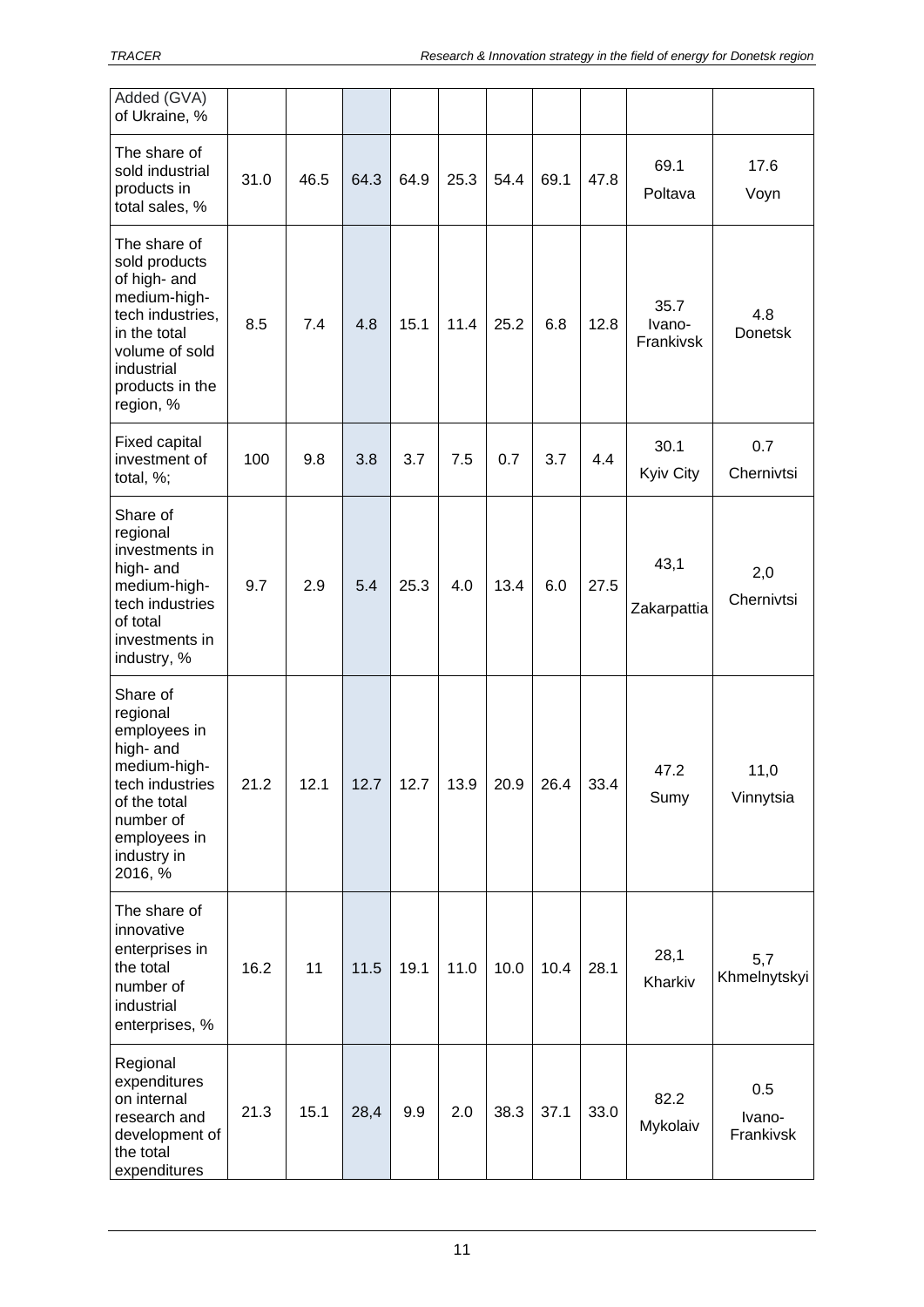| on innovation,<br>%                                                                                                                  |      |        |       |       |      |      |      |      |                              |                    |
|--------------------------------------------------------------------------------------------------------------------------------------|------|--------|-------|-------|------|------|------|------|------------------------------|--------------------|
| Depreciation<br>rate of fixed<br>assets in<br>industry<br>(according to<br>the latest<br>officially<br>published data<br>in 2010), % | 63.0 | 66,1   | 69,8  | 72,5  | 49,3 | 44,8 | 71,2 | 65,0 | 73,8<br>Chernihiv            | 16,4<br>Chenivtsi  |
| Unemployed<br>population in<br>aged 15-70<br>years, %                                                                                | 9.5  | 8.5    | 14.6  | 10.7  | 6.5  | 16.6 | 12.0 | 6.1  | 16.6<br>Luhansk              | 6.1<br>Kharkiv     |
| Emissions of<br>harmful<br>substances into<br>the atmosphere<br>from stationary<br>sources, kg per<br>capita                         | 61.0 | 203.,4 | 186.8 | 105.0 | 27.5 | 34.6 | 39.5 | 16.7 | 203.4<br>Dnipro-<br>petrovsk | 2.5<br>Zakarpattia |

The industries can be divided into four types by dominant sources of innovation (scientific, engineering, consumer and efficient), as well as by types of innovation activity (technological and non-technological innovation) – Table *3*.

| Table 3: The ratio of the share of innovative enterprises in the total number of enterprises by |  |
|-------------------------------------------------------------------------------------------------|--|
| type of innovation and economic activity                                                        |  |

|                                                              |                                  | of them                                                                               |                                               |                                               |                                                              |                                                                                           |  |  |  |
|--------------------------------------------------------------|----------------------------------|---------------------------------------------------------------------------------------|-----------------------------------------------|-----------------------------------------------|--------------------------------------------------------------|-------------------------------------------------------------------------------------------|--|--|--|
|                                                              | units                            | enterprises<br>with<br>technological<br>(product<br>and/or<br>process)<br>innovations |                                               | of them                                       |                                                              |                                                                                           |  |  |  |
|                                                              | Innovatively active enterprises, |                                                                                       | enterprises<br>with<br>product<br>innovations | enterprises<br>with<br>process<br>innovations | enterprises<br>with<br>product and<br>process<br>innovations | only with non-<br>technological<br>(marketing<br>and/or<br>organizational)<br>innovations |  |  |  |
| <b>Total</b>                                                 | 1.00                             | 1.00                                                                                  | 1,00                                          | 1,00                                          | 1,00                                                         | 1,00                                                                                      |  |  |  |
| Industry                                                     | 1.05                             | 1.43                                                                                  | 1.51                                          | 1.33                                          | 1.33                                                         | 0.84                                                                                      |  |  |  |
| The mining industry                                          | 0.78                             | 0.75                                                                                  | 0.31                                          | 1.09                                          | 1.,09                                                        | 0.80                                                                                      |  |  |  |
| Manufacturing<br>industry                                    | 1.13                             | 1.56                                                                                  | 1.75                                          | 1.26                                          | 1.26                                                         | 0.90                                                                                      |  |  |  |
| Supply of electricity,<br>gas, steam and air<br>conditioning | 0.71                             | 0.89                                                                                  | 0.37                                          | 2.00                                          | 2.00                                                         | 0.61                                                                                      |  |  |  |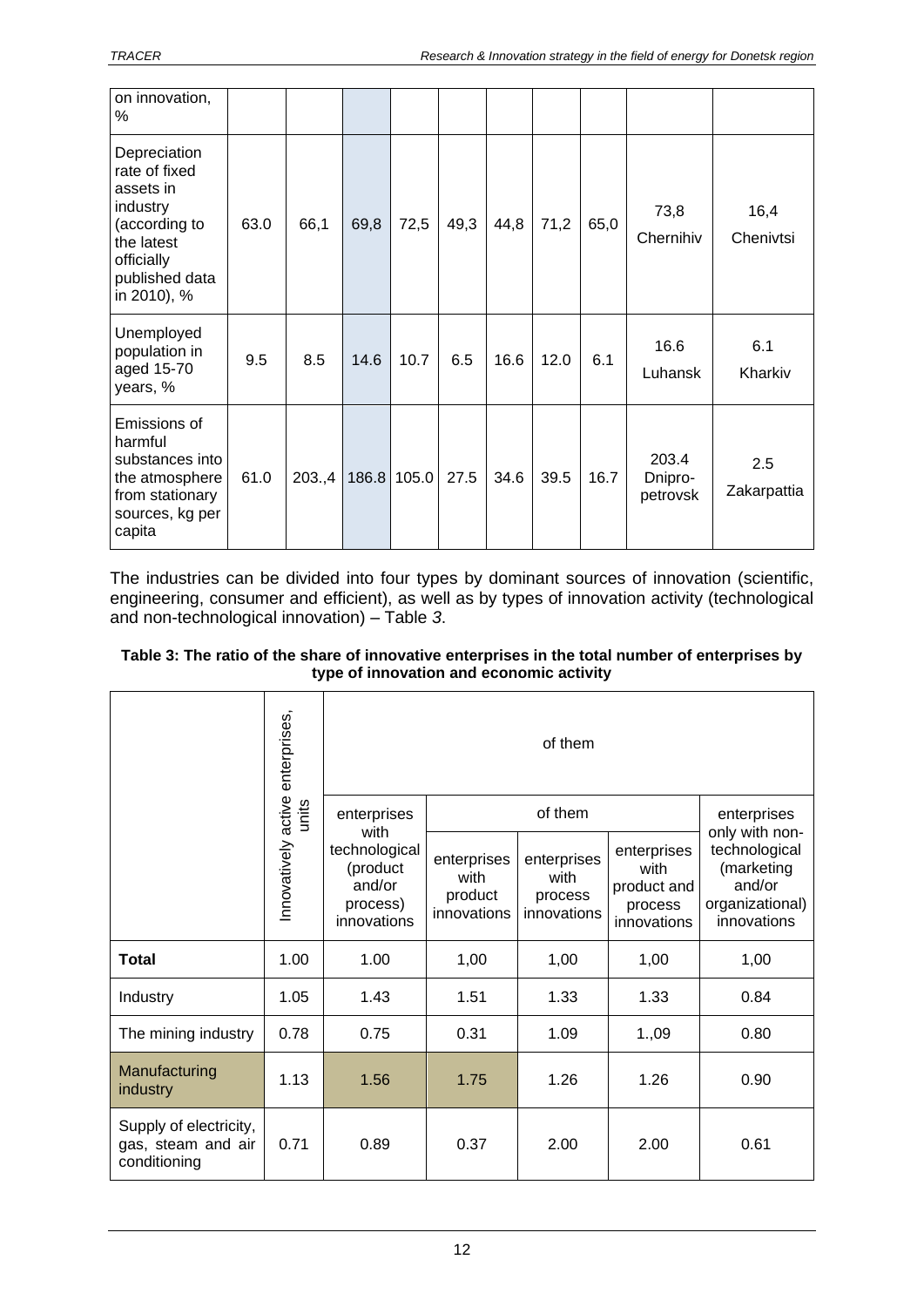| Water<br>supply;<br>waste<br>sewerage,<br>management                        | 0.56 | 0.81 | 0.42  | 1.71 | 1.71 | 0.42 |
|-----------------------------------------------------------------------------|------|------|-------|------|------|------|
| Wholesale                                                                   | 1.07 | 0.46 | 0.42  | 0.57 | 0.57 | 1.42 |
| Transport                                                                   | 0.55 | 0.39 | 0.21  | 0.67 | 0.67 | 0.65 |
| Information<br>and<br>telecommunications                                    | 1.12 | 0.99 | 1.01  | 0.90 | 0.90 | 1.20 |
| Financial<br>and<br>insurance activities                                    | 1.36 | 1.15 | 0.53  | 1.79 | 1.79 | 1.49 |
| <b>Activities</b><br>the<br>in<br>fields of architecture<br>and engineering | 0.78 | 0.75 | 0.89  | 0.49 | 0.49 | 0.80 |
| Research<br>and<br>development                                              | 1.33 | 2.83 | 2.62  | 1.75 | 1.75 | 0.49 |
| Advertising<br>activities                                                   | 1.21 | 0.79 | 0.,84 | 0.81 | 0,81 | 1.45 |

The activities in which the share of enterprises with technological and product innovations is the largest are highlighted in grey. [4]

## <span id="page-12-0"></span>*2.2 Donetsk Region energy and environment outlook*

Power production in the Donetsk region is associated with the operation of large thermal power plants on its territory, the design fuel for which is the coal of the Donetsk coal basin. According to the Energy Strategy of Ukraine until 2035, coal will remain a significant source of energy in Ukraine, until 2030 in the amount of 12 million tons of oil equivalent annually. Capacities of the Ukraine's coal-fired power plants provide the power system control, which are required for sustainable operation in the total amount of 10-12 GW of electric power. There are 3 large thermal power plants operating in the Donetsk region controlled by the government of Ukraine, which consume more than 6 million tons of coal year. Kurakhivska TPP and Uglehirska TPP operate with gas coal, which comes from the mines of Dnipropetrovsk region and the western part of Donetsk region. Slovyanskaya TPP, which is designed to burn Donetsk anthracite, which deposits are located in areas not controlled by the government, is forced to burn coal mixtures from foreign low-reactive and Ukrainian high-reactive coal. To reduce the negative impact on the environment of coal combustion at thermal power plants the dust cleaning plants are used at power stations. New electrostatic precipitators were installed at 4 power units out of 12 operating at the TPP of Donetsk region, providing the outlet dust concentration of no more than 50 mg/m<sup>3</sup>. Flue gas cleaning plants from sulfur dioxide and nitrogen oxides are not yet available.

Ukraine, as a party to the Energy Community Treaty, has committed itself to bringing its environmental performance in the thermal power industry to European levels. To this end, the National Emissions Reduction Plan for Pollutants from Large Combustion Plants has been developed and approved by the order of the Cabinet of Ministers of Ukraine. It provides for the gradual achievement of compliance with the requirements of Directive 2010/75/EC on industrial emissions by the end of 2028 for emissions of sulfur dioxide and dust, and by the end of 2033 on emissions of nitrogen oxides through the construction of new flue gas cleaning plants with annual reductions of pollutants. It is planned that the gross emissions of sulfur dioxide after implementation of the NERP, compared to the level of 2012, will be reduced by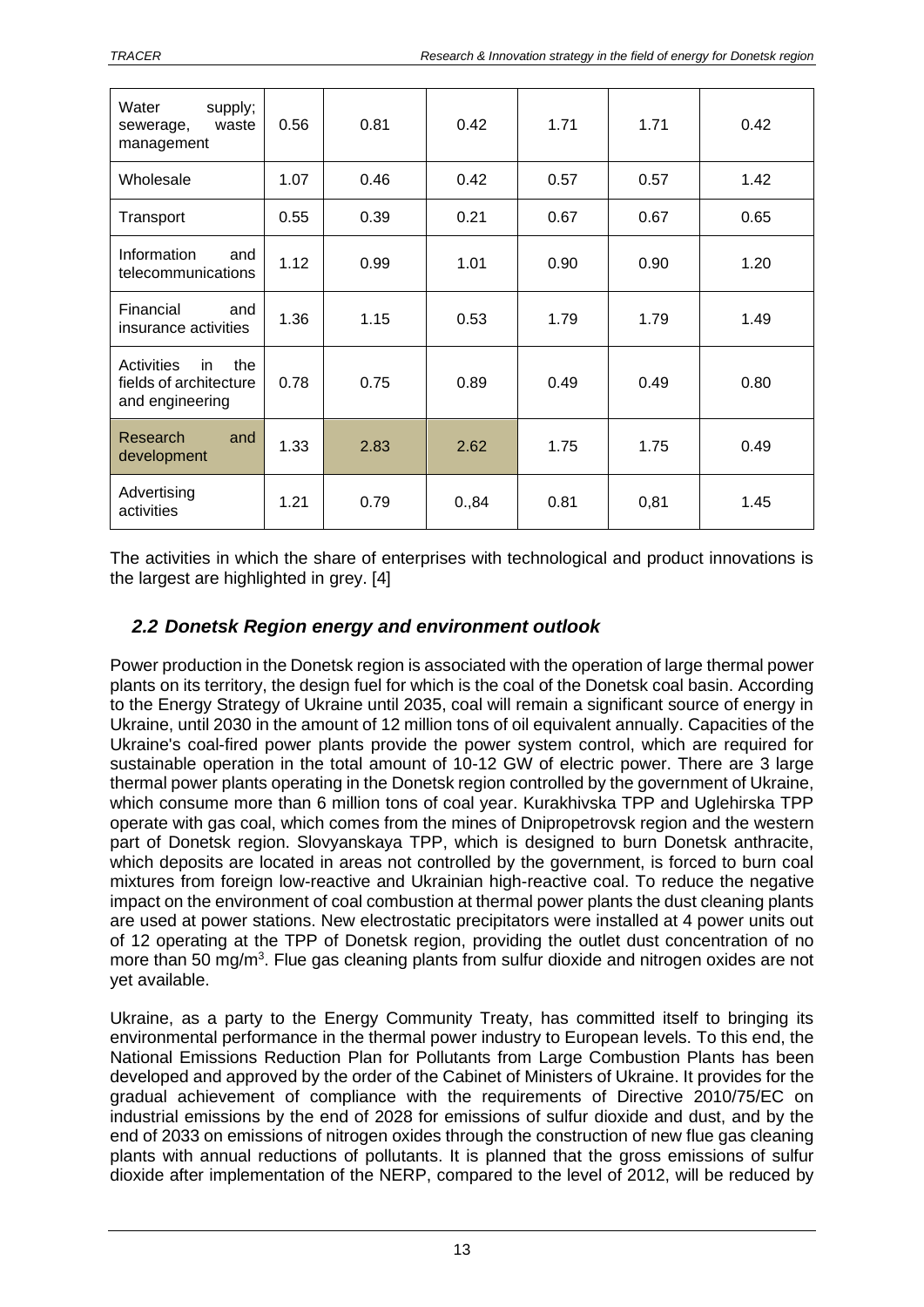19.5 times, nitrogen oxides by 3.6 times, and dust by 40 times. Therefore, the successful implementation of the plan in 2030 in the Donetsk region will significantly improve the environmental situation. To date, the implementation of the NERP in terms of gross emissions levels is ensured only by significant reduction of production and consumption of electricity after 2014. The construction of any new sulfur and nitrogen treatment plant is not planned or financed.

Almost in 2025, Ukraine's TPPs will be forced to shut down power units due to non-compliance with environmental requirements with the prospect of complete shutdown of all TPPs in 2027. Since the specific carbon dioxide emissions when burning coal at power units in flexible modes amounts to 1000-1100 g/kWh, one should not expect the reduction of greenhouse gas emissions in the thermal power sector without solving the problem of power system capacity control in Ukraine. Biomass in the Donetsk region should be considered as a local fuel due to its small amount in the urbanized and industrialized region, which is located in the steppe zone of Ukraine. Biomass should be used in municipal and industrial boilers for co-incineration with waste to provide hot water and heating.

Modeling of future energy development was performed by Ukrenergo. The analysis was carried out in two scenarios. The "Neutral climate economy" scenario (SCNE), which provides for timely implementation of legislation, as well as additional climatic policies, and the reference scenario (RS), which was created to obtain a model assessment of timely and full implementation of the entire current legislation adopted until 01.09.2019, as well as draft normative legal acts developed and presented as of this date. With the reference energy development scenario, the average capacity of coal power units in Ukraine will decrease from 18.4 GW in 2021 to 16.1 GW in 2030, including 9.53 GW of new maneuvering capacities (2 GW high-maneuvering capacities with a fast start). When implementing the SCNE scenario, the average capacity of coal power units in Ukraine will decrease from 18.4 GW in 2021 to 2.5 GW in 2030, without commissioning of new coal power units.

At the moment, approximately 230 million cubic meters of natural gas are used in the Donetsk region per month in private households. The share of heating boilers that will work on natural gas is expected to increase until 2030. This will reduce the emissions of ash, nitrogen oxides and sulfur dioxide into the atmosphere, as well as carbon dioxide emissions.

In the first nationally determined contribution (NDC) submitted in 2016, Ukraine defined independently its goal of limiting GHG emissions – in 2030 it will not exceed 60% of the 1990 level. This level of GHG emissions reduction is not ambitious in the context of the Paris Agreement, as it envisages an increase in national GHG emissions by 75% by 2030 relative to 2017.

It is envisaged to constantly expand the use of all types of renewable energy, which will become one of the tools to ensure the energy security of the state. In the short and mediumterm (until 2025), the share of renewable energies in Ukraine is projected to increase to 12% of primary energy and to at least 25% by 2035 (including all hydropower and thermal energy).

The state policy should be aimed at mobilizing investments to ensure a "green" transition through the creation of favourable conditions for private investors and the introduction of appropriate state support mechanisms, in compliance with the requirements and standards of such support introduced in the EU countries without violating the rules of state aid. The state contribution will require the revision of existing budget programs in the field of energy and climate, as well as developing new financial instruments (for example, to implement a fair transition, innovation support, investment promotion in the priority areas of the green economy), including state and municipal co-financing Projects.

In the electric power, parallel processes of modernization, greenhouse gas emission reductions and gradual reduction of coal generation should be taken. This should take place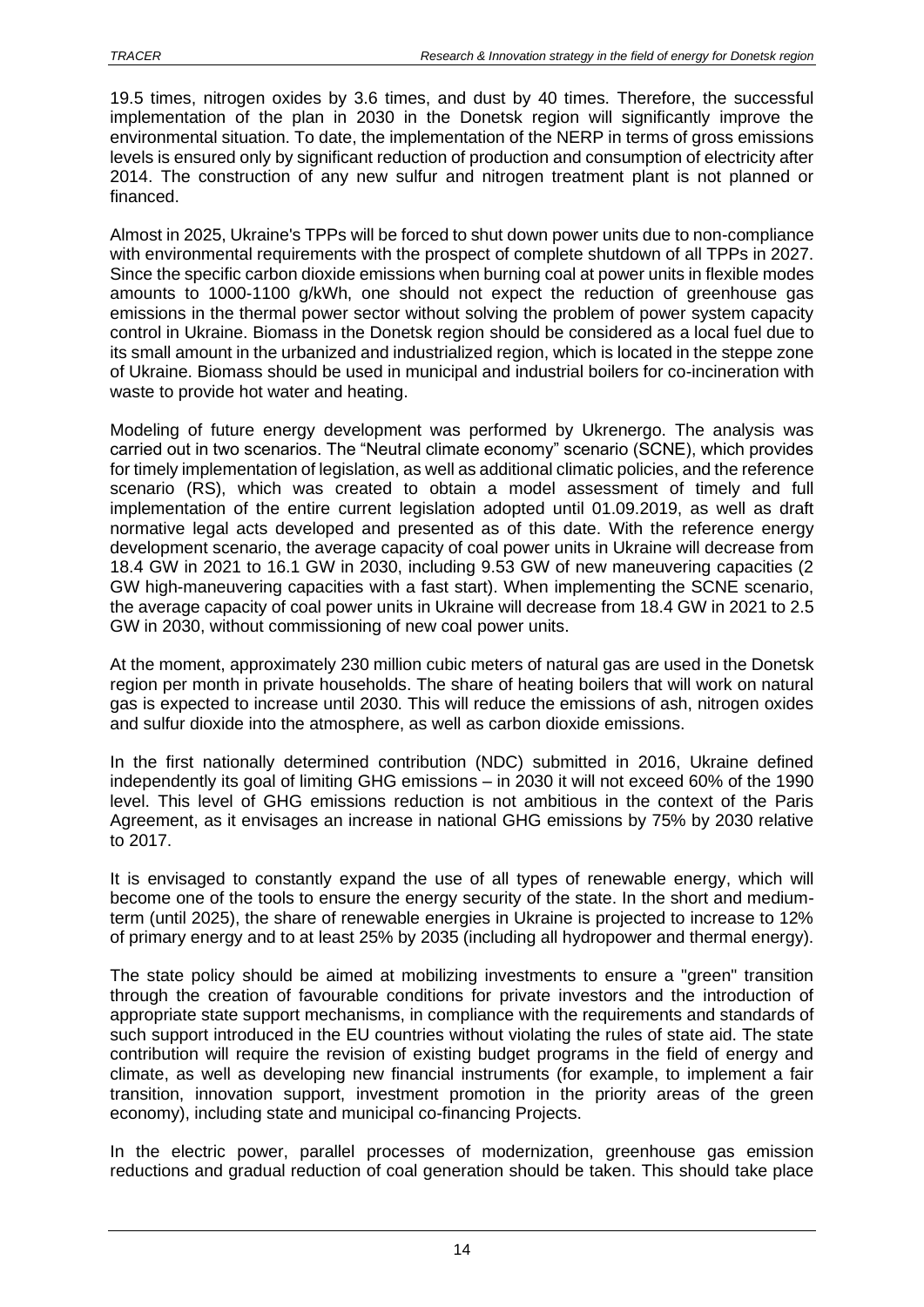through the development of the latest technologies that involves compulsion and / or incentives for the introduction of advanced technologies for TPPs that use non-renewable energy sources (primarily coal). Compulsion assumes that all or a certain part of power plants on coal will use a certain technology, in particular IGCC, CCS. Incentives include direct subsidies and / or assistance in attracting funding to implement the latest technologies and / or long-term procurement of TPP products or services.

According to Ukrenergo, which is an operator of the transfer system of Ukraine with the functions of operational and technological management of the united power system of Ukraine, with an optimistic energy development scenario, the average used capacity of coal power units in Ukraine will decrease from 18.4 GW in 2021 to 14.0 GW in 2050, including 12 GW of new maneuvering capacities, from which 2 GW high-maneuvering capacities with a fast start. When implementing a pessimistic scenario without commissioning of new coal power units, coal generation will cease to operate in Ukraine. These scenarios can be transferred to the Donetsk region in the corresponding portions of coal capacities.

Ukraine has a significant natural potential for the implementation of "green" transition in all sectors of the economy. Taking into account the possibilities and availability of modern renewable energy technologies, as well as their rapid development, Ukraine is entirely powerful and economically capable to reach 70% of the share of electricity by RES in the electricity production. Moreover, a significant part (up to 15%) could come from the production of electricity from the solar power plants in the roofs of households and businesses.

## <span id="page-14-0"></span>*2.3 Donetsk Region current energy-related R&I landscape*

Donetsk region ranks second among other regions in terms of industrial output, has the strongest chains of "raw materials-production-sales" in the metallurgical and energy sectors, and provides a significant share of national production of rock salt (almost 99%); stone, sand and clay (40%), coal (35%); machinery and equipment for metallurgy (87%); cast iron (40%); steel (37%); ready-made rental (35%); coke (46%); decorative ceramic products (47%), refractory products (33%), etc. [7].

The most favorable impact on this strength will be the cessation of military conflict (and thus the return to Ukrainian control of a significant part of industrial potential, restoration of broken economic ties), the implementation of projects of international organizations to support certain economic activities, possibilities of entering new markets through the implementation of the Association Agreement with the European Union and other countries - important trading partners (including by adapting to new standards and technical regulations for products in accordance with the requirements of the European Union).

From the point of view of staffing of industrial and energy production, it will be important to strengthen the interaction between educational institutions and business entities, the development of mechanisms of dual education. This will help increase the level of professional training in accordance with the needs of the economy.

The key structural problems of the Donetsk region's economy are the predominant specialization of the industrial complex in the production of intermediate products with a low degree of raw material processing (about 90% of industrial production is metallurgy, mining, electricity supply and coke production), significant energy intensity (Donetsk area is second among other regions by the scope of consumption of heat and electricity), significant dependence on foreign trade (the share of exports in gross regional product is 75%), low role of small and medium enterprises, as well as the mismatch of the degree of economic activity in the region of demand (taking into account the available raw material base).

The challenge of restructuring the regional economy is one of the most pressing in terms of strategic focus. To address this issue, the effectiveness of nationwide reforms to create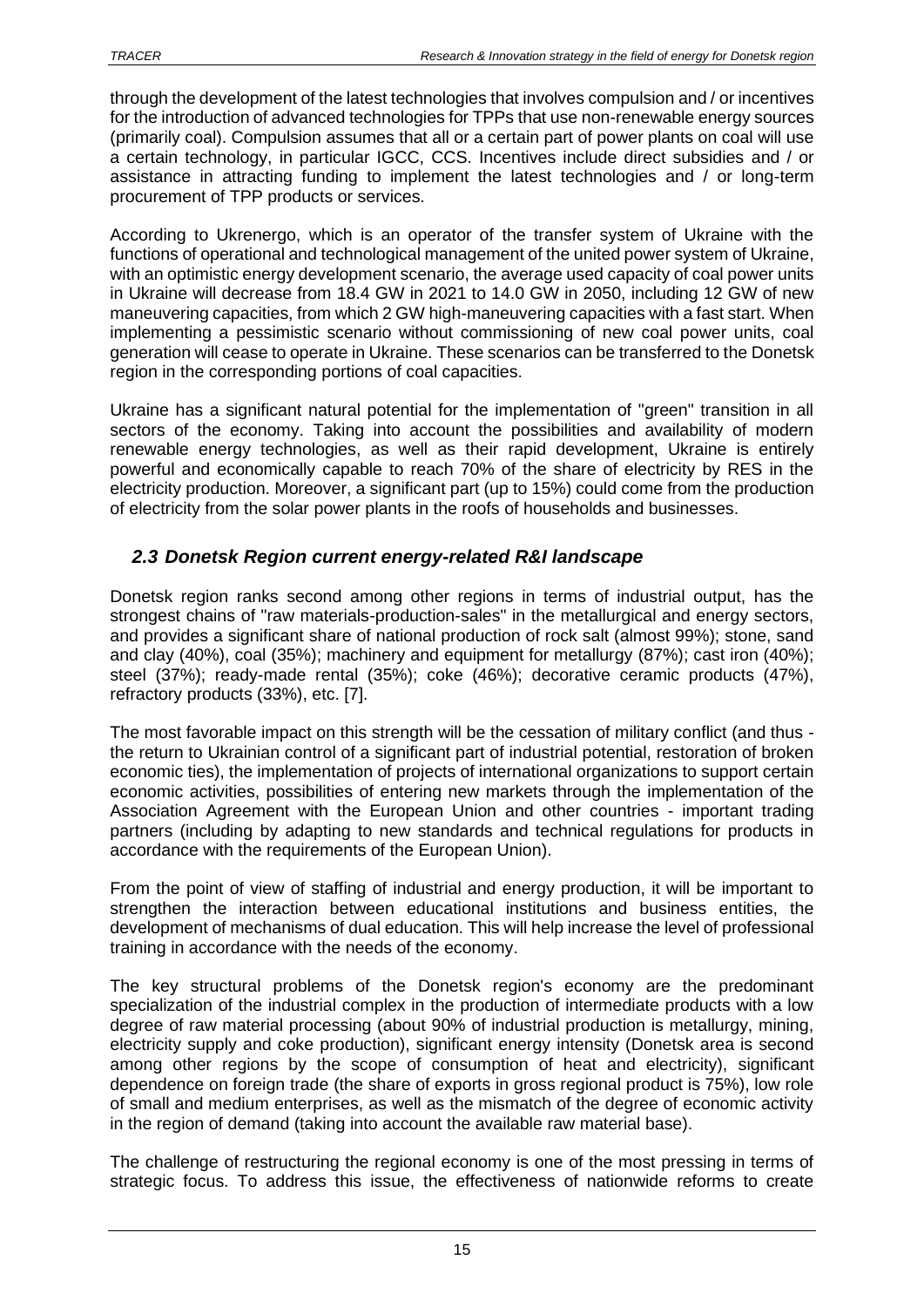favorable conditions for business development and investment, energy sector reform, further industrial modernization and infrastructure development will be important. Equally important are the activities of international organizations and other international partners aimed at developing small and medium-sized businesses, as well as supporting those economic activities that have the greatest prospects for integration into the global added value chain.

Indirect incentives for modernization and renewal of production facilities will provide an opportunity to enter new markets through the implementation of the Association Agreement with the European Union and, accordingly, the need to adapt products to global standards and technical regulations, the requirements of the European Union.

In terms of increasing the share of high value-added industries in the regional economy, the trend of digital economy and information technology is considered favorable, in terms of improving the investment climate - the possibility of ending the military conflict in the region.

#### **SWOT-analysis of the energy sector of Donetsk region**

#### **Strengths**

**S1** High concentration of natural mineral deposits

**S2** Powerful industrial and energy complexes with chains "raw materials-production-sales", as well as leadership positions in certain areas of production

**S3** Significant resource base for the development of agro-industrial production

**S4** Availability of logistically attractive industrial sites for the creation of industrial and technology parks

**S5** High educational level and intellectual potential of the population

**S6** Active youth who are ready to implement ideas for change

#### **Weak sides**

**W1** Temporary occupation of part of the region

**W2** Negative demographic trends with deepening gender imbalance

**W3** High unemployment due to imbalances between labour proposition and demand

**W4** Lack of qualified staff in the most popular industries and areas

**W5** Complexity of transport and logistics connections

**W6** Structural deformations of the existing economic system

**W7** Mismatch of existing scientific, innovation and business infrastructure to modern development needs

**W8** Negative image of the region at the national and international levels

**W9** Informational isolation and low level of public awareness (especially along the demarcation line)

**W10** Significant pollution of the environment, including due to significant man-made load on it

#### **Opportunities**

**O1** End of military conflict

**O2** Implementation of projects of international organizations, involvement of international technical assistance

**O3** Diversification of markets through the implementation of the provisions of the Association Agreement with the European Union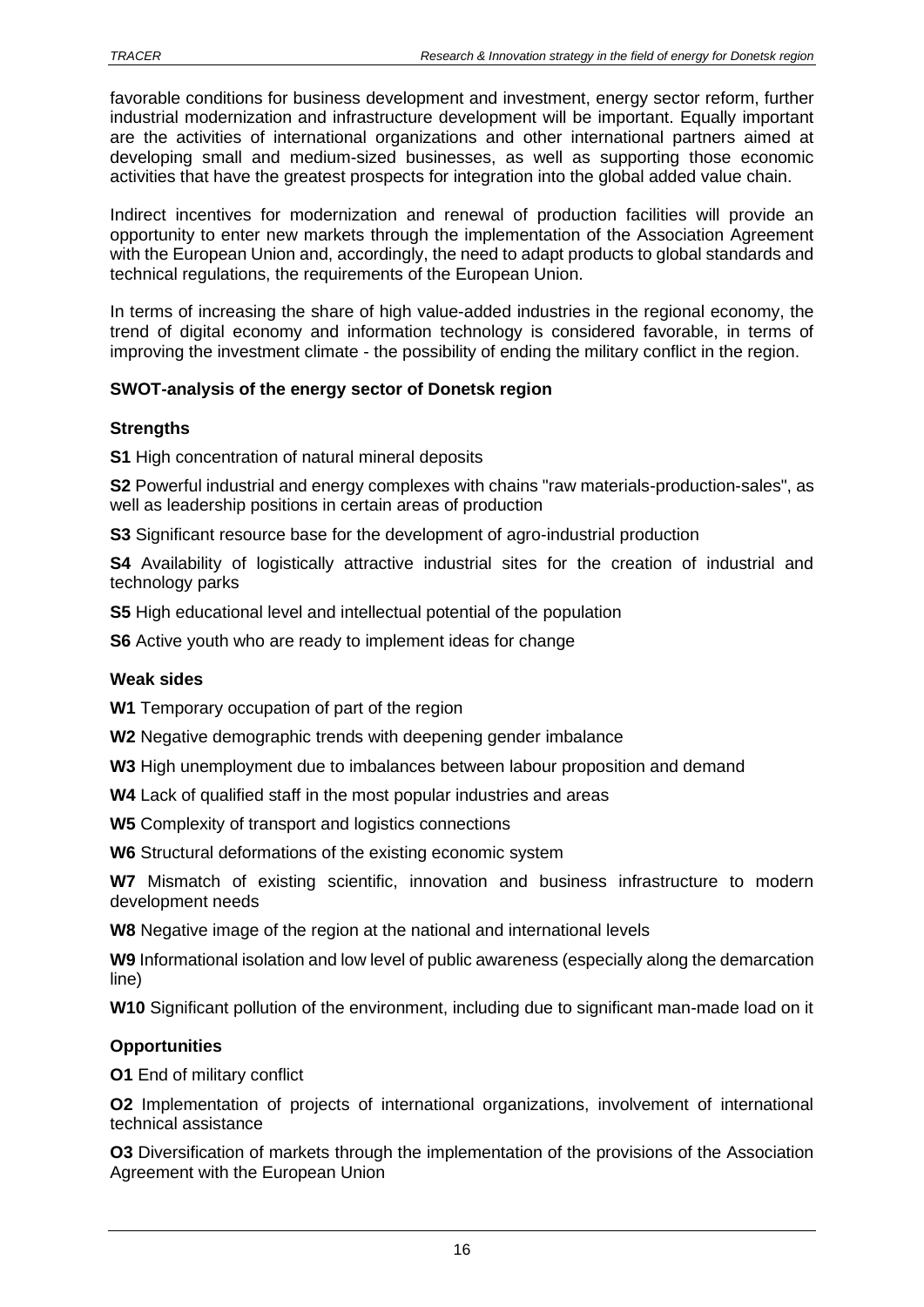**O4** Development of a unique regional innovation security system

**O5** Operation of an automated environmental monitoring system

**O6** Development of a systematic approach to waste management in the region [10]

#### **Threats**

**T1** Escalation of hostilities / "freezing" of the military conflict / preservation of the current situation

**T2** Further decline in the region's investment attractiveness

**T3** Loss of competitiveness of leading sectors of the economy

**T4** Reduction of foreign financial support for infrastructure rehabilitation measures in the region

**T5** Underfunding of investment projects and regional development projects at the expense of budget funds

**T6** Unfair distribution of environmental tax funds between state and local levels

**T7** Increase in the number of accidents at infrastructure facilities due to increased depreciation of fixed assets and hostilities

# <span id="page-16-0"></span>**3 R&I in Energy and Environment: Vision for 2030 & 2050**

#### <span id="page-16-1"></span>*3.1 Objectives and outcomes*

The reorientation of Ukraine's science and technology system to higher efficiency and innovation, as well as the radical reforms, require strong leadership, control and monitoring by an independent commission, which considers itself responsible for defining a complex reform agenda in consultation with key stakeholders. Substantial implementation of political statements has been a major shortcoming in STI in Ukraine for many years. In particular, the country faces a difficult task - to demand adequate political interventions and actions from all stakeholders, including the Ministry of Education and Science (MES) and the National Academy of Sciences of Ukraine (NASU).

Increasing the share of renewable energy in Ukraine makes sense by environmental reasons and following international agreements. The recommended method of development is through the providing of non-monetary preferences to support production of electricity from renewable energy sources, including that in Donetsk region, by offering annual support quotas. Ukraine has abandoned further support for new renewable energy projects on a fixed tariff basis and is moving to market-based pricing mechanisms based on auctions in which the state places lots within a certain annually supported quota. At the same time, to ensure further development of renewable energy sources with an unpredictable schedule of electricity production, it is necessary to implement measures to increase the flexibility of the energy system.

One of the solutions is the construction of new highly maneuvering capacities, including through the use of competitive procedures. It is necessary to consider the possibility of building such facilities in the Donetsk region, taking into account the economic feasibility and technical capacity of the entire integrated energy system of Ukraine. Also, the implementation of the task will contribute to: the installation of renewable energy sources for additional or backup power supply at the state-owned facilities; installation of lighting or electrical facilities that use renewable energy sources in the places located along the demarcation line and have problems with electricity supply.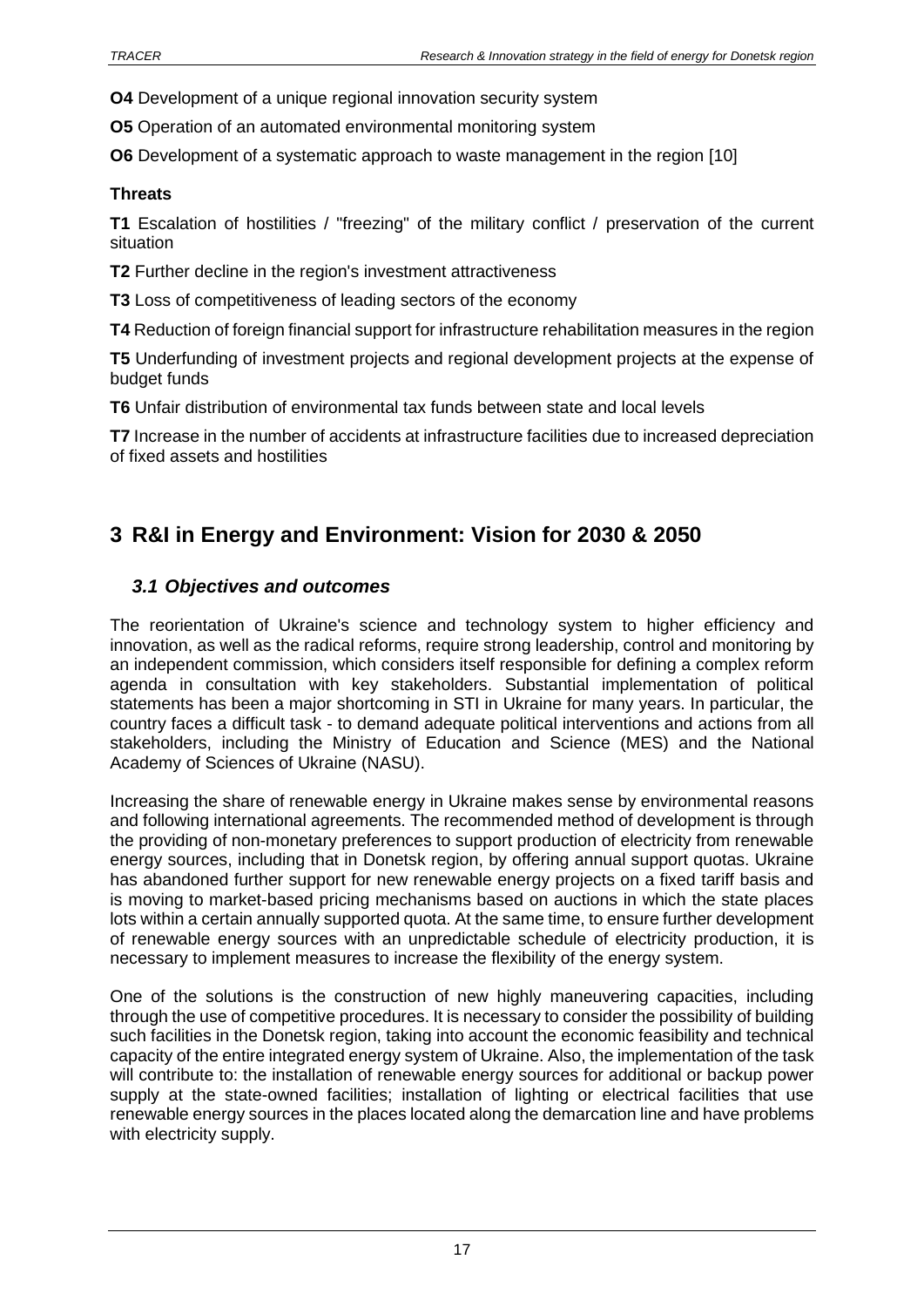## <span id="page-17-0"></span>*3.2 Key guiding principles*

The main guidelines for R&I in energy and environment are based on the Energy Strategy of Ukraine until 2035 and the provisions of the Association Agreement between Ukraine and the EU in 2014. This, in particular, include

- Ensuring complementarity between national and EU R&I policies
- Avoid duplication and strengthen cooperation
- Ukraine's participation in European research programs and platforms
- Creating a favourable innovation climate in Ukraine
- Balancing research and innovation
- Adopt a communication approach
- Ensuring coordination and cooperation between public, private and research structures.

The need for investment in Ukraine's electricity sector opens up a window of opportunity for decarbonising the energy sector, stimulating economic growth and creating new jobs.

1. Intensification of climate research

It makes sense to develop Ukrainian climate research in the context of participation in international research (integration into current research projects, consortia) conducted under the auspices of economically developed countries (e.g. EU Horizon 2020, US, Japan programs, etc.), interstate projects, etc. It is necessary to ensure the interaction of Ukrainian scientists with the world's leading scientific institutions. Research aimed at finding ways to combat and adapt to climate change will be a priority and will receive adequate support from the state.

2. Comprehensive support for innovations, startups, pilot projects

Innovations, startups and pilot projects should be funded from both private and public budgets to support projects / startups at different stages (with different levels of risk). State support for innovation and startups should be aimed at creating jobs in the "green" circular economy of Ukraine, ensuring a balanced regional distribution. Public funding for research and innovation should be competitive, and support should increase to reach at least 3% of GDP as soon as possible. For this purpose, special programs of the Ukrainian Startup Fund and a target national fund to support research projects with an independent supervisory body will be established. Special priority will be given to young researchers and scientists.

3. Strengthening and intensifying cooperation between science and business

According to European best practices, the transition to a climate-neutral economy will require the systematic integration of education, science and business. Such integration is crucial to ensure the sustainable availability, financing and technological support of innovation in the power sector and energy, and will lead to the emergence of innovation and production clusters and increase employment, especially among young people. Cooperation between business and research institutes will be stimulated both by changing the mechanisms of public-private partnership and by continuing the reform of higher education, as universities will become the main research centres.

Most investments will be made by private players, especially network operators. This will require a change in the approach to setting tariffs from cost-plus pricing to investment incentives.

Pricing policy should not provide for ultimate price regulation but should include framework conditions for all, including the expansion of the environmental tax base, the taxation of fossil fuel externalities, and the emissions trading system (including the secondary market). Renewable energy support schemes will determine the cost of electricity / heat / cold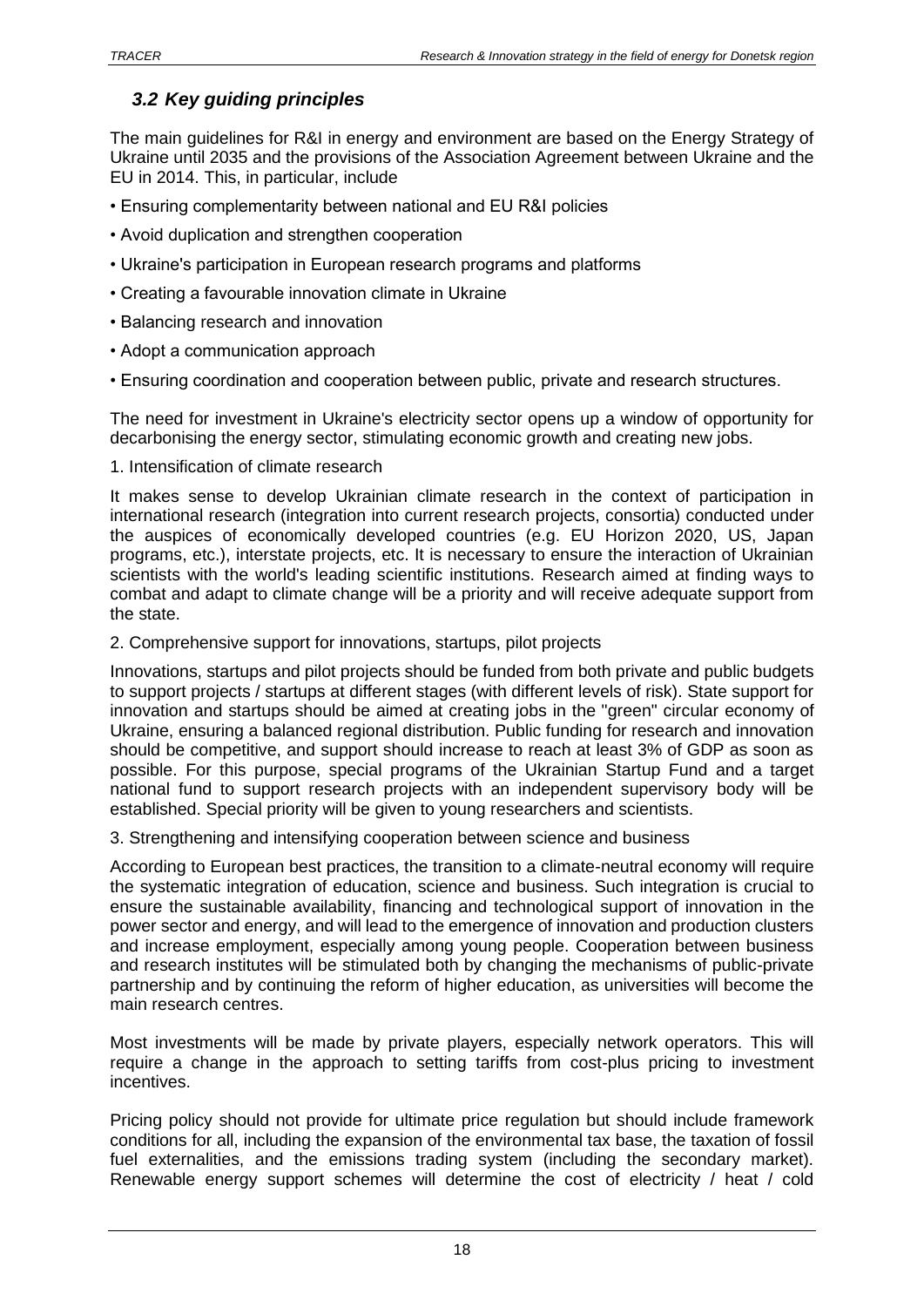production on a competitive basis and will help replace cash support (preferential prices, preferential tariffs) with other forms of support (preferential grid connection, priority grid access, etc.).

The Energy Efficiency Fund will strive to improve its warm loans and products to simplify and differentiate them to expand the scope of the thermal renovation of apartment buildings and single-family homes.

Any support provided by the Government should not conflict with the Energy Community Treaty and the Association Agreement concluded between Ukraine, on the one hand, and the European Union, the European Atomic Energy Community and their Member States, on the other hand, i.e. should not distort market competition.

State support for fossil fuels is allowed only for decarbonisation measures and / or measures aimed at achieving Ukraine's strategic goals of strengthening energy security and achieving energy independence, including mandatory assessment of support for its compliance with Ukrainian legislation and EU Principles. An appropriate approach to state support for fossil fuels should be developed in the medium term, in particular by defining the applicable criteria by the Cabinet of Ministers of Ukraine.

Priority areas for state support through direct subsidies and fiscal incentives include energy efficiency of the buildings (including residential buildings), clean transport, research and development, export of services and others. Some funds and programs will be used to cofinance municipal energy transition initiatives, such as the Covenant of Mayors and 100% Renewable Energy. All projects and programs supported by the government must have clear KPI (Key Performance Indicator) and independent verification of results.

# <span id="page-18-0"></span>**4 Support framework for R&I in Energy and Environment**

### <span id="page-18-1"></span>*4.1 Multi-level governance structure for R&I policies in Donetsk Region*

The actors of the regional innovation ecosystem are organisations that embedded in the institutional structure of the region, represented by a set of institutions (laws, norms, rules, inherited social habits, traditions, values) that determine the institutional environment of organisations, affect relations between people in organisations, between organisations, between organisations and the external environment [11]. Thus, the regional innovation ecosystem is a ratio of structural elements (actors) grouped into six sectors:

1) the business sector, which creates innovations and forms the main demand for innovations, in the form of enterprises of all spheres of economic activity, forms of ownership and size, Ukrainian and foreign, in particular young (startups);

2) the public sector that promotes (supports) or blocks innovation, consisting of public authorities and regional government, which determine and implement state and regional innovation policy; other power structures, which by their management decisions influence the course of innovation processes;

3) the financial security sector, which finances innovations throughout the innovation cycle, which includes state funds and institutions; Ukrainian venture funds; banks; international participants, in particular, foreign venture capital organizations, companies that enter into contracts with research institutions for commercial research and development; foreign programs and funds, etc.;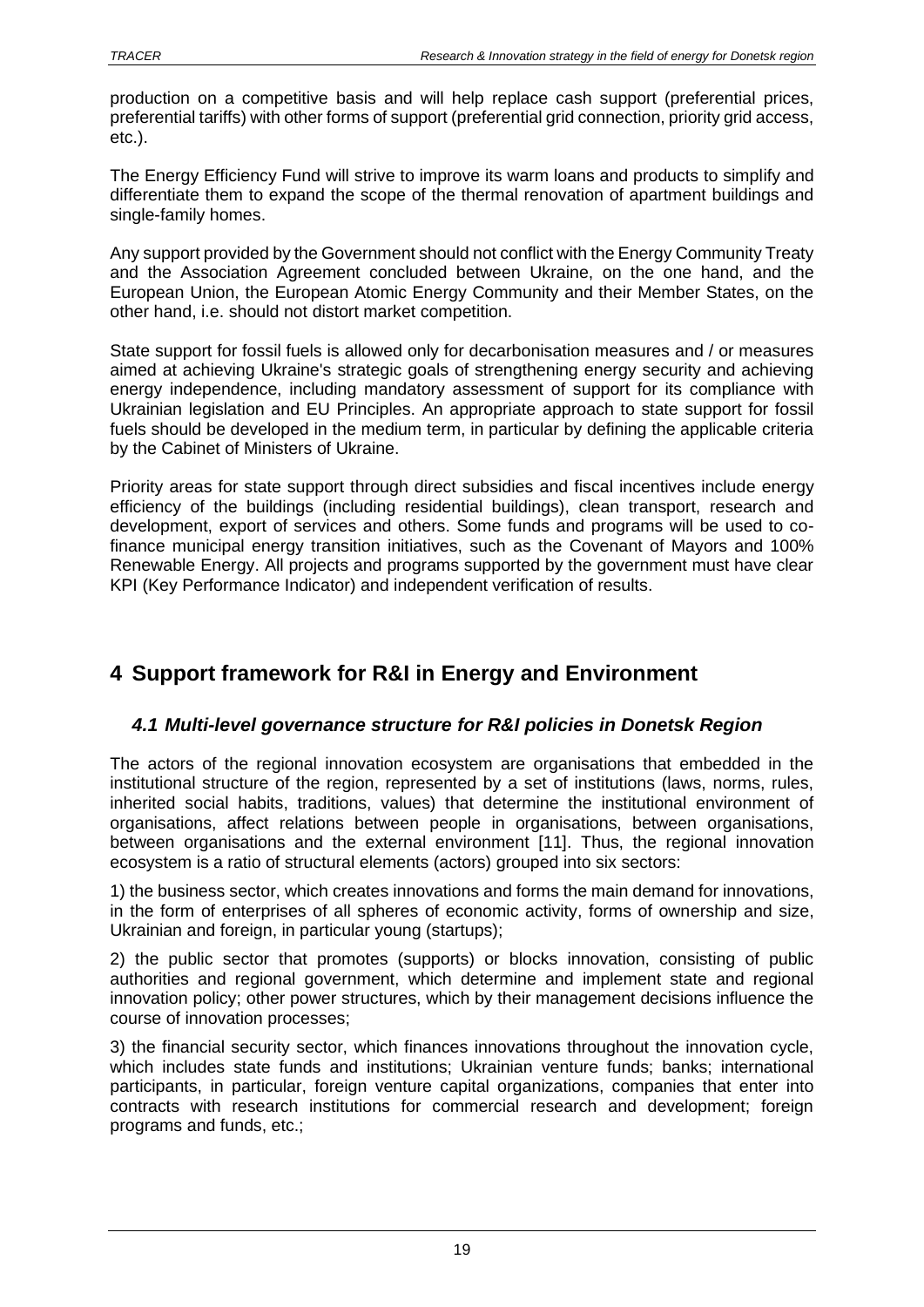4) the sector of infrastructural support, which unites actors in one location, carries out incubation, testing, approbation, promotion on the market, represented by the subjects of innovation infrastructure, which:

- a) help to start an innovative business by providing office space, specialized services and advice on setting up a business, attracting investment, protecting intellectual property (business incubators and accelerators);
- b) promote innovative developments of research institutions and universities in business (technology transfer centres); provide access to specialized equipment and production areas to create a minimally viable product and test it for viability and demand by the enduser with subsequent changes (if necessary) to its configuration and marketing (technological, scientific and industrial parks) and others that help turn creative ideas and developments into real innovative business;

5) the sector of public associations, which provides and disseminates information, unites actors in solving common goals, which includes non-governmental non-profit self-governing organizations, unions, associations, whose activities affect the development of the innovation ecosystem.

According to this classification of actors of innovative development at the meso-economic level of the Donetsk region, the following groups can be distinguished.

1. Business sector. In the region there are enterprises of almost all types of industrial activity, clearly expressed mining and metallurgical, machine-building and electric power orientation, there is a developed agro-industrial sector. Most enterprises in the economic region, as in Ukraine as a whole, are small and medium in size. Small and medium-sized enterprises have less innovative activity than large enterprises, which is typical not only for Ukraine but also for the world as a whole. According to I. Pidorycheva [11], the enterprises of mining and metallurgical industries have low knowledge intensity, their technologies are relatively stable, and products are of the same type and variety. But in Soviet times, a powerful source of innovative development at the regional level was the so-called "factory science". Corresponding Member of the NAS of Ukraine V. Shevchenko called the then union of scienceindustry-government a system of "equal triangle" [12] – the history of the Donetsk Research Center preserves the memory of resolutions made by directors of institutes and leading industrial enterprises, leaders of party-Soviet bodies, received directive force, guaranteed implementation and gave a significant economic effect.

Unlike heavy industry enterprises, food industry enterprises and mechanical engineering enterprises are more receptive to innovations and to a greater extent require the development of innovation-market management mechanisms [1]. The fastest factor in innovative development is startups - organizations under the age of five to create, implement and disseminate an innovative product. According to the Startup Ranking service, out of 192 countries, Ukraine ranks 42nd in the number of startups (266 units) [13]. The most progressive Ukrainian startup sector is the technology sector: in 2019, a record \$ 544 million was attracted to this sector. US venture capital investment, a total of USD 1,400 billion was invested in Ukrainian technology companies in 2014-2019 [14], which makes Ukraine one of the most attractive countries for investment in Central and Eastern Europe. The distribution of startups by region is heterogeneous: the largest number of them is recorded in Kyiv region (almost 58% or 154 units). 1 startup (Wattagio) is registered in Donetsk region, two in Dnipropetrovsk region (OWOX BI, molfar.io, Flyy.io); in Zaporizhzhia region and Kirovohrad region – one each (Callfound and Delibroom), respectively.

2. Public sector. Public sector actors include:

1) bodies of state power and regional administration, which determine and implement the state innovation policy. In particular, these are the President of Ukraine; representative bodies of power: the Verkhovna Rada of Ukraine, etc .; executive bodies: the Cabinet of Ministers of Ukraine (CMU), regional, district state administrations and other central executive bodies (CEBs) – the Ministry of Economic Development of Ukraine, the Ministry of Education and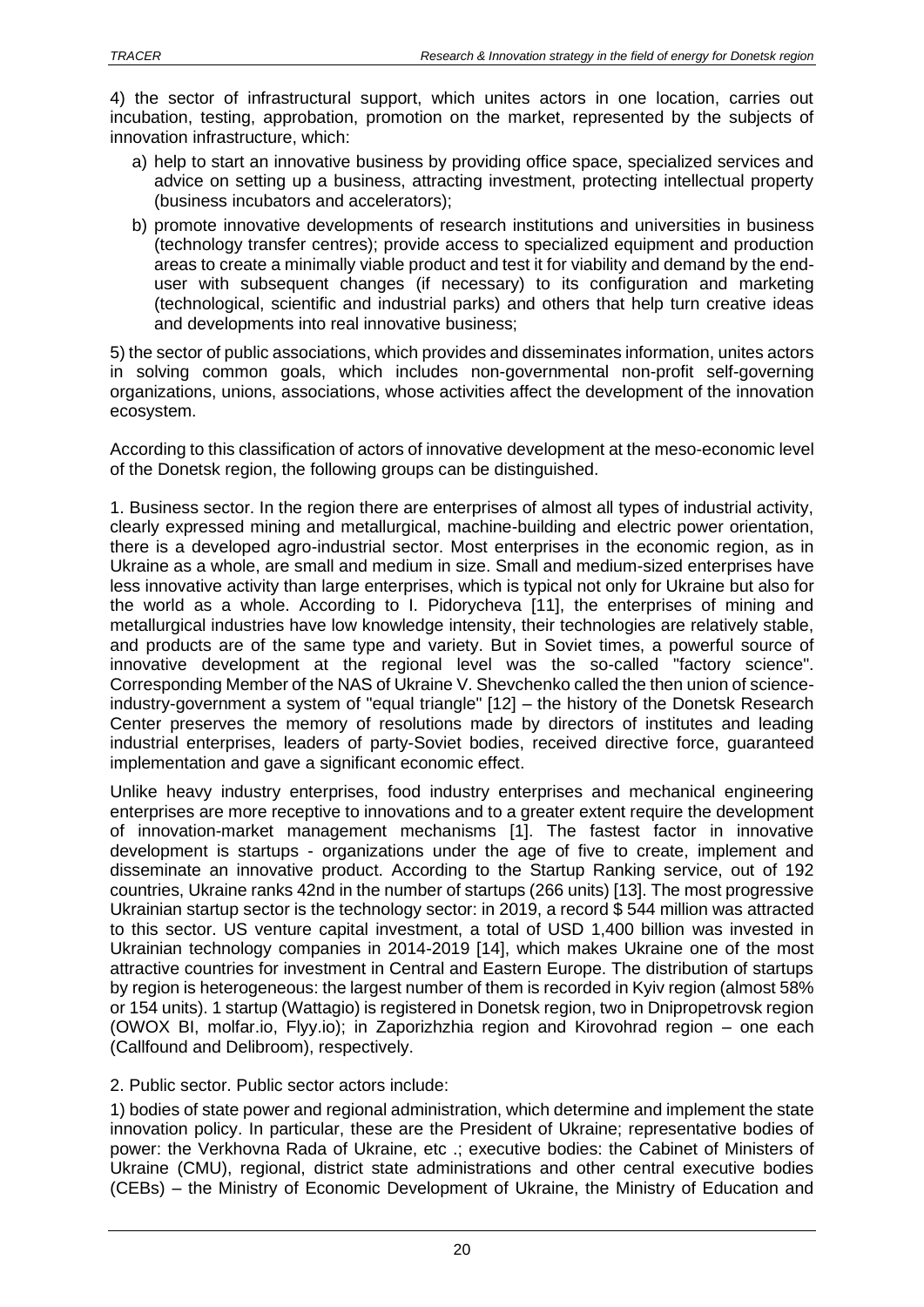Science (MES) of Ukraine, the Ministry of Finance of Ukraine and others concerns the issues of innovative development of the country, as well as advisory bodies under the Cabinet of Ministers (Council for Innovation Development, National Council of Ukraine for Science and Technology Development),

2) other state organizations and agencies: National Intellectual Property Office (NIPO), NIPO Technology and Innovation Support Centers, which may be initiated by any interested organizations – there are 11 such centres in Ukraine; regional development agencies.

The system of public administration for innovation development of Ukraine is extensive and sufficient to implement its functions, but according to experts on innovation development, the problem is that the main focus of regional authorities is on ensuring the functioning of the economic complex, while regional innovation policy is usually, is indistinct and is carried out unsystematically [11]. According to the Law of Ukraine "On Priority Areas of Innovation in Ukraine", regions through the formation and implementation of regional and local innovation programs and individual innovation projects participate in the implementation of medium-term priority areas at the regional level. Currently, the regional program of innovative development is implemented only in Dnipropetrovsk region. The state is the guarantor of innovative development of the country and regions, because the innovation ecosystem cannot be based on the interests of business. The goal of the business is to maximize profits in the short term with the least risk, which is incompatible with innovation, unless, of course, it is not limited to the purchase of ready-made technological solutions. The role of the state is not only to create a favourable tax, customs and monetary and financial climate for innovation, but also to support inclusive and block extractive institutions, create conditions for cooperation and consolidation of interests of all stakeholders in the innovation process. Under the Strategic Plan of the Ministry of Education and Science of Ukraine until 2024 [15], Ukraine provides for appropriate measures to create and operate an online platform for communication between participants in the innovation process; standardization at the legislative level of the creation and operation of technological platforms.

3. Financial support sector. The issue of funding is one of the most problematic for regional science. Following Article 7 of the Law of Ukraine "On Innovation", regional and district councils approve regional innovation programs credited from regional and district budgets; determine the funds of regional and district budgets for financial support of such programs. However, the Budget Code of Ukraine (BCU) does not provide local budgets for the direction of expenditures for financing innovation. The budget for the development of local budgets (Article 71 of the BCU), which should be used to finance innovation activities at the regional (local) level, is directed to various purposes not related to innovation - repayment of local debt; capital expenditures, including capital transfers to other budgets; development of urban planning documentation and other similar areas. This does not provide for the obligatory allocation of funds for innovation development of oblasts and requires a revision of the directions of expenditures of the local budget development budget and fixing in it the source of funds for financing innovation programs. As the main innovators in the ecosystem are enterprises and entrepreneurs, it is advisable to consider how affordable they are to develop innovation. Ukrainian enterprises are significantly limited in their ability to innovate. The main source of funding for innovation in the industry is the own funds of enterprises. The state innovative financial and credit institution together with the newly created Invention Support Fund of the Ministry of Economic Development and the Ukrainian Startup Fund do not affect the level of innovative activity of business [11]. Despite the goal of the last tax reform (2017), which was to improve the investment climate and promote economic development, specific tools and incentives to attract investment in innovation were not provided by law, including the new version of the Tax Code of Ukraine.

Banks are generally reluctant to lend to innovative projects because of their high risk and the inability of small and medium-sized enterprises to provide reliable guarantees of loan repayment. In developed countries, the lack of funds for innovation purposes of enterprises and entrepreneurs, especially in the early stages of the innovation project, is compensated by the funds of venture capitalists. For companies developing fundamentally new technologies,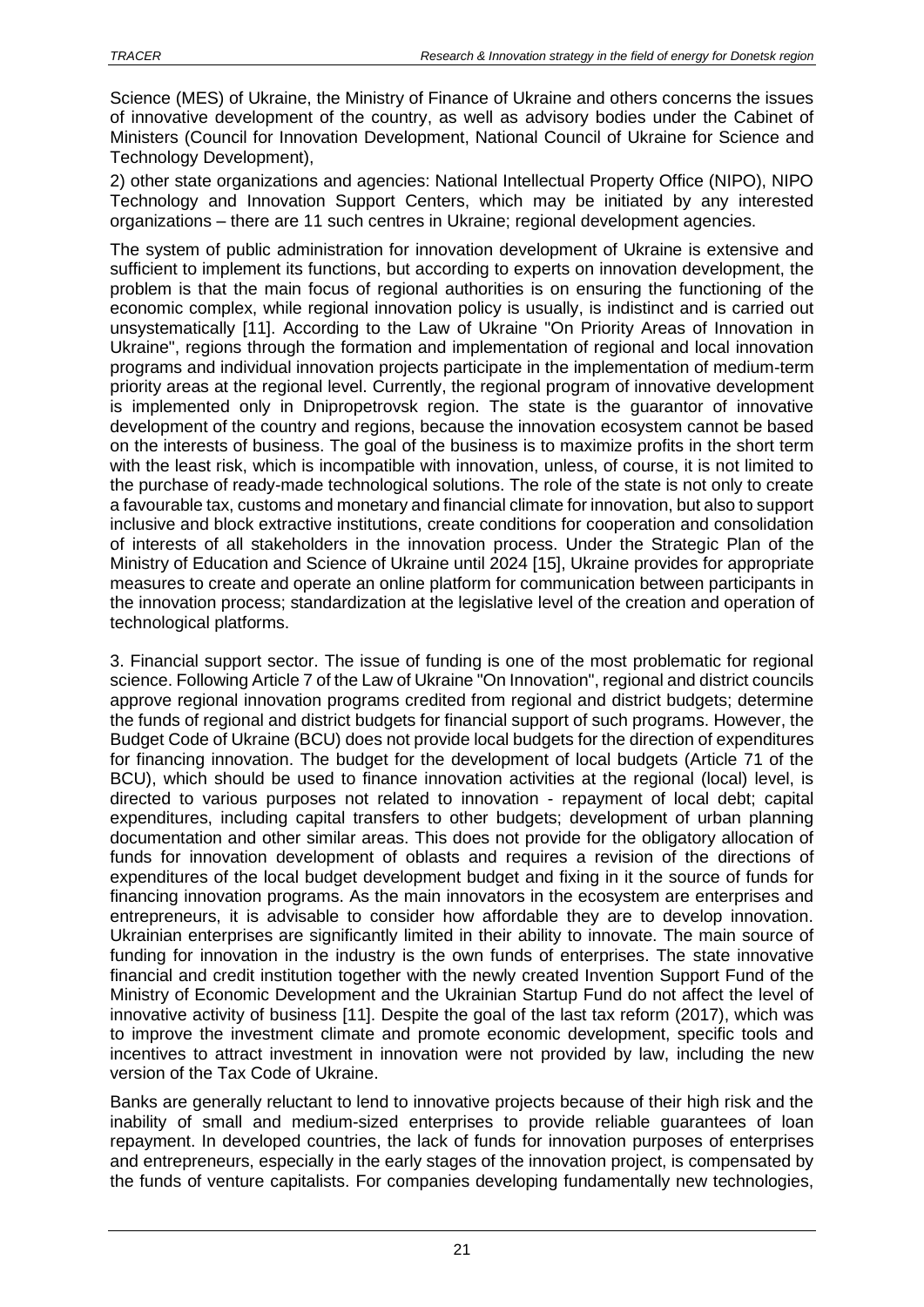venture capital is often the only available source of funding. In Ukraine, venture capital accounts for only 0.08% of the GDP; on average in the EU – 0.68% of the GDP. Venture funds are key players in innovation ecosystems in many developed countries. In Ukraine, as of the third quarter. In 2019, there were 1,163 venture funds. Asset management funds are managed by an asset management company (AMC). The main share of them is concentrated in Kyiv and Kyiv region, there are a small number of them in the regions. The main difficulty is that venture funds in Ukraine direct investments mainly in real estate construction, agro-industrial sector, wholesale and retail trade. The reason is the ineffective legal regulation of venture funds by the basic Law of Ukraine "On Joint Investment Institutions", as well as numerous provisions that regulate the activities of AMC. In addition, venture capitalists need an adequate level of protection of intellectual property rights in the implementation of innovative projects, which is also a big problem in Ukraine [16, 17].

4. Infrastructure support sector. There is no single information resource in Ukraine that would provide up-to-date information on the number, types of innovation infrastructure entities and their condition, including by regions, where they would be registered and publish current news on the creation and development of such structures. Currently, the Ministry of Education and Science of Ukraine and the Ministry of Economic Development of Ukraine, under their powers in the field of innovation, provide information only on such subjects of innovation infrastructure as technology parks, science parks and industrial parks. While an important form of development of regional innovation ecosystems are clusters – a group of interconnected enterprises, as well as other organizations and firms involved in the value chain, which cooperate and compete with each other in one or related sectors of the economy to increase competitiveness. own products / services, establishing their exports and promoting economic development of the region. In the EU, clusters are seen as strategic instruments of economic policy that promote the development of innovation and smart specialization of regions. Economic activity in EU clusters accounts for about 39% of European jobs and 55% of European wages [18, 19].

The following cluster practices have developed in the EU: the main cluster is the collaboration of a wide range of economic players in the sector – large, small and medium-sized enterprises, startups, universities, research institutions, etc. Clusters are an integral part of the regional economy, cluster members interact not only with each other but also with other economic players in a particular sector operating in the region. Cluster development is supported by cluster policies and development programs, which provide for the creation of cluster infrastructure, services for their members, allowing them to better respond to common challenges. Clusters of high-tech sectors tend to develop research, development and innovation, but this depends primarily on the conditions of their activities; clusters move to a higher level - international, cross-border and interstate clusters are formed, business, scientific, innovative and cultural collaboration between clusters is intensified, which leads to increased competitiveness of clusters, their members and territories of their location.

## <span id="page-21-0"></span>*4.2 Funding opportunities*

Compilation and analysis of the rating of economic activities of the Donetsk region on the intensity and effectiveness of development result us to conclude that the most efficient industries are focused on efficiency (metallurgical industry). The innovation in production processes and supply systems reduce the costs while maintaining and improving the quality and environmental friendliness of products, and the cost of innovation is carried out in the direction of purchasing new technologies, machinery and equipment. The activities in which innovation is determined by engineering and research, and enterprises develop and implement the technological product innovations (mechanical engineering and professional scientific research) are at the bottom of the ranking of industries in intensity and efficiency. To intensify the development of such activities, the innovation ecosystem must provide conditions for research and development, formation and development of networks that concentrate research centres and science-intensive industrial production; training of professional staff; reliable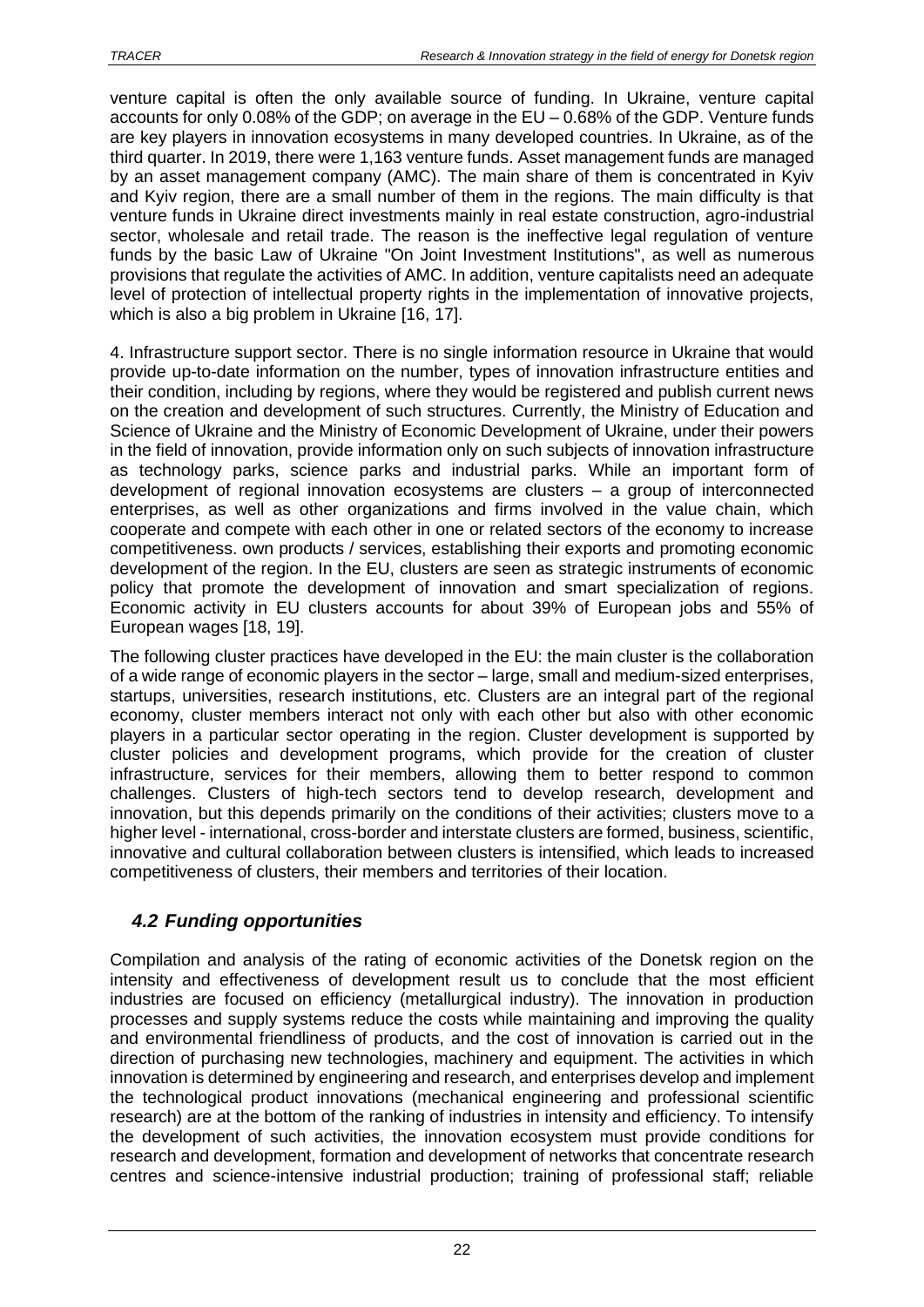protection of intellectual property; developed industrial clusters; gaining wide access to global sources of technology, knowledge and highly qualified engineering and technical personnel.

According to research [20], the efficiency-oriented innovations are inherent in capital-intensive and labour-intensive industries, such as mining, chemicals, oil and gas, woodworking, textiles, metallurgy and agriculture, where the investment in infrastructure, production and equipment accounts is about a third of revenue by the low level of marketing costs. The innovation process for this type is determined by the depth of understanding of production processes and products, able to reduce costs while maintaining or improving quality.

**Innovations determined by engineering developments** involve the design and creation of new products through the integration of technology with supply chain partners. The areas of engineering archetype include, for example, mechanical engineering, power engineering and construction. The level of R&D expenditures in these industries ranges from 3% to 10% of revenue, and the product life cycle is 5-10 years.

**Consumer-oriented innovations** meet their needs and demands by providing offers of new products, services and creating alternative business models. Examples of industries of this type - telecommunications, banking, trade, IT, transport, education, entertainment, food and textile industry. These industries are characterized by high marketing costs, from 3% to 7% of revenue, and a relatively short period of product development.

**Research-driven innovation** involves the development of new products based on the commercialization of basic research. Some industries, such as pharmaceuticals or petrochemicals, can spend between 15% and 30% of their revenue on the R&D. The process of developing and implementing innovations in these areas includes basic research and is characterized by a long cycle: from initial research to commercialization can take from 10 to 20 years. Innovations of this type involve close cooperation between business, science and education at the national and international levels.

The principle of defining industries by a scientific source of innovation is quite close by analogy to the competence of research intensity used by OECD experts. An indicator of the technological level of the industry (type of activity), according to the concept of research intensity, is the ratio between the cost of research and development and sales or gross value added. Ukrainian science uses the criterion of innovation intensity, which takes into account the level of total expenditures on innovation per unit of sales, caused by differences in economic and technological levels of domestic industry and industry of developed countries. Developed countries, with a high level of efficiency, prosperity and technological development, focus on stimulating research and development. Ukraine, implementing the model of catchingup development, uses the vast majority of its innovative resources to acquire new technologies, machinery, equipment, installations and other fixed assets on the terms of transfer from developed countries. Therefore, the technological level of industries (activities) of Ukrainian industry is functionally much more related to the total cost of innovation than the cost of research and development

The development of Donetsk region was determined by the historically formed orientation of the country's economy to expand the extensive exploitation of natural resources. As a result, the industry remains the main structure of the region's economy. Until 1990, the structure of an industry in the Donetsk region was dominated by ferrous metallurgy (34.5%), the share of mechanical engineering and metalworking was 17.2%, the fuel industry was 12.2%, the food industry - 8.9%, the light industry  $-7.2$ %, power industry  $-5.2$ %, chemical and petrochemical industry - 4.8%, non-ferrous metallurgy – 3.1% [8]. Enterprises related to these industries were subordinated to the USSR and produced products of all-Union specialization, i.e. in the region developed industries that were focused mainly on the export of products produced outside the Donetsk region.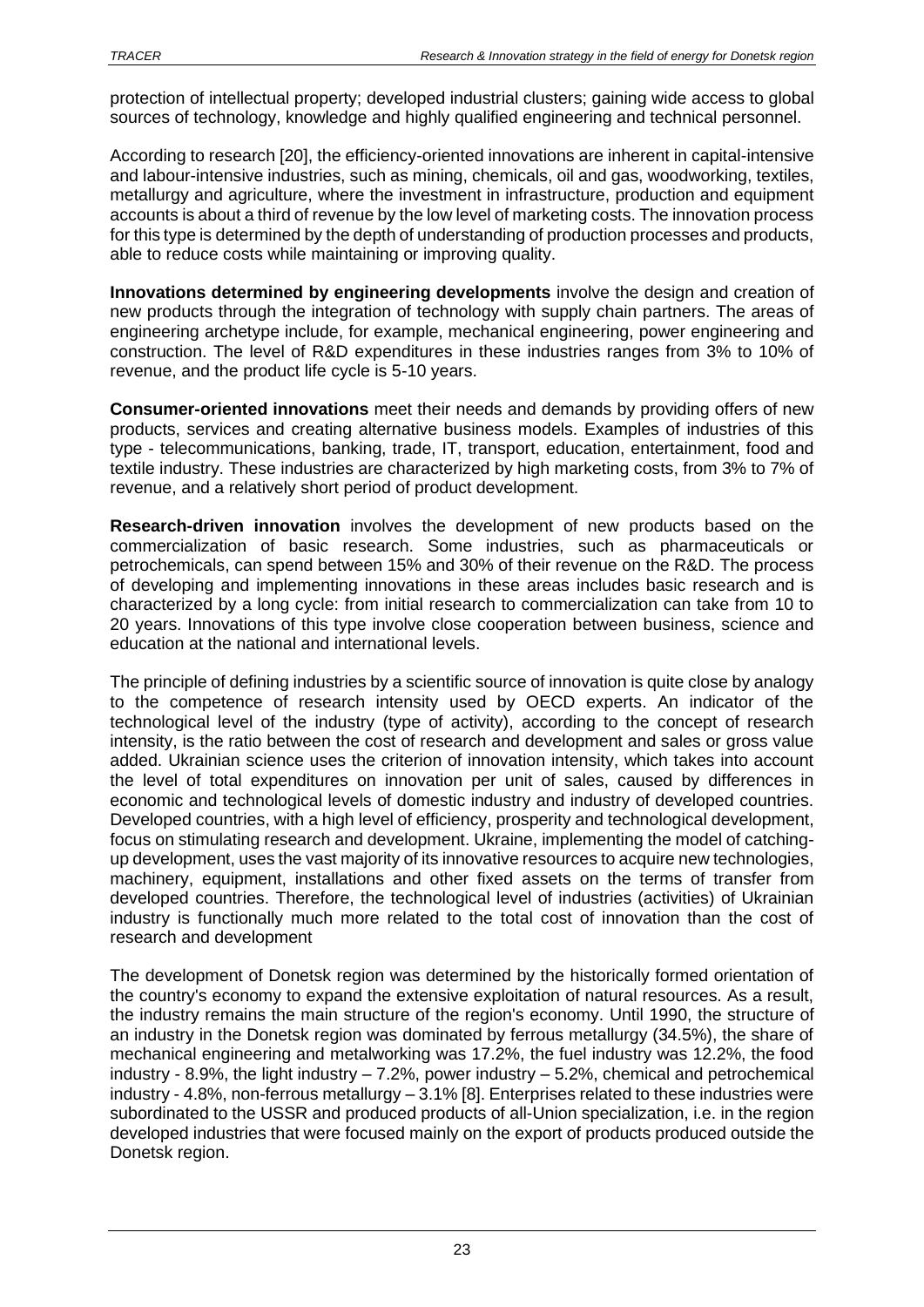Today, the Donetsk region remains a region with a predominant share of mining and metallurgical production, i.e. raw materials orientation. The dominant industries in terms of share of production are mining and metallurgy (18.6% and 43.8%, respectively). The production structure of the region determines the commodity structure of exports – 81.6% is accounted for by ferrous metals, the share of goods with higher added value remains low.

The main role in the region's economy belongs to **the industries that are capital-intensive and capital-intensive**. The degree of depreciation of fixed assets of the region's economy in 2010 amounted to 64.5%, which is almost 14.0% lower than in Ukraine as a whole. However, in the industry the degree of depreciation of fixed assets is 10.0% higher than in Ukraine and is 55.8% in mining (47.8% in Ukraine), 73.4% in manufacturing (66% in Ukraine), 8%), production and distribution of electricity, gas and water - 67.0% (in Ukraine as a whole – 60.7%). (Fig. 1).



**Figure 1: Index of physical volume of GRP (in previous year's prices)**

The region is characterized by a greater amplitude of fluctuations in the gross regional product (GRP) than Ukraine as a whole. This indicates its instability to the negative effects of world market conditions due to reduced demand on world markets for metallurgical products. Since 2014, the region's sharp decline in GRP has destroyed not only the region's economy and normal life, but also Donbas's economic ties and relations with other regions and the state. The gradual increase was against the background of its critically low performance in previous years. In general, since 2014, the GRP of Donetsk region has decreased by 60.0%.

Innovation activity in Donetsk region shows rather ambiguous, mostly passive steps. The share of enterprises engaged in innovation has significantly decreased compared to 2000 and has remained almost unchanged over the last four years (Fig. 2). At the same time, the share of sold innovative products in 2017 did not exceed 1.3% (in 2000 this figure was 21.5%) and was a record low for the years of the study period. The total expenditure of industrial enterprises on innovation does not have a clear trend, but it can be stated that although the share of expenditures on domestic research and development in total expenditures on innovation increased significantly in 2010, 2013 and 2017, the cost of acquiring research and development, machinery, equipment and software, other external knowledge continues to occupy more than 60.0% [9], which leads to the degradation of innovation potential and threatens the innovative development of the region's economy.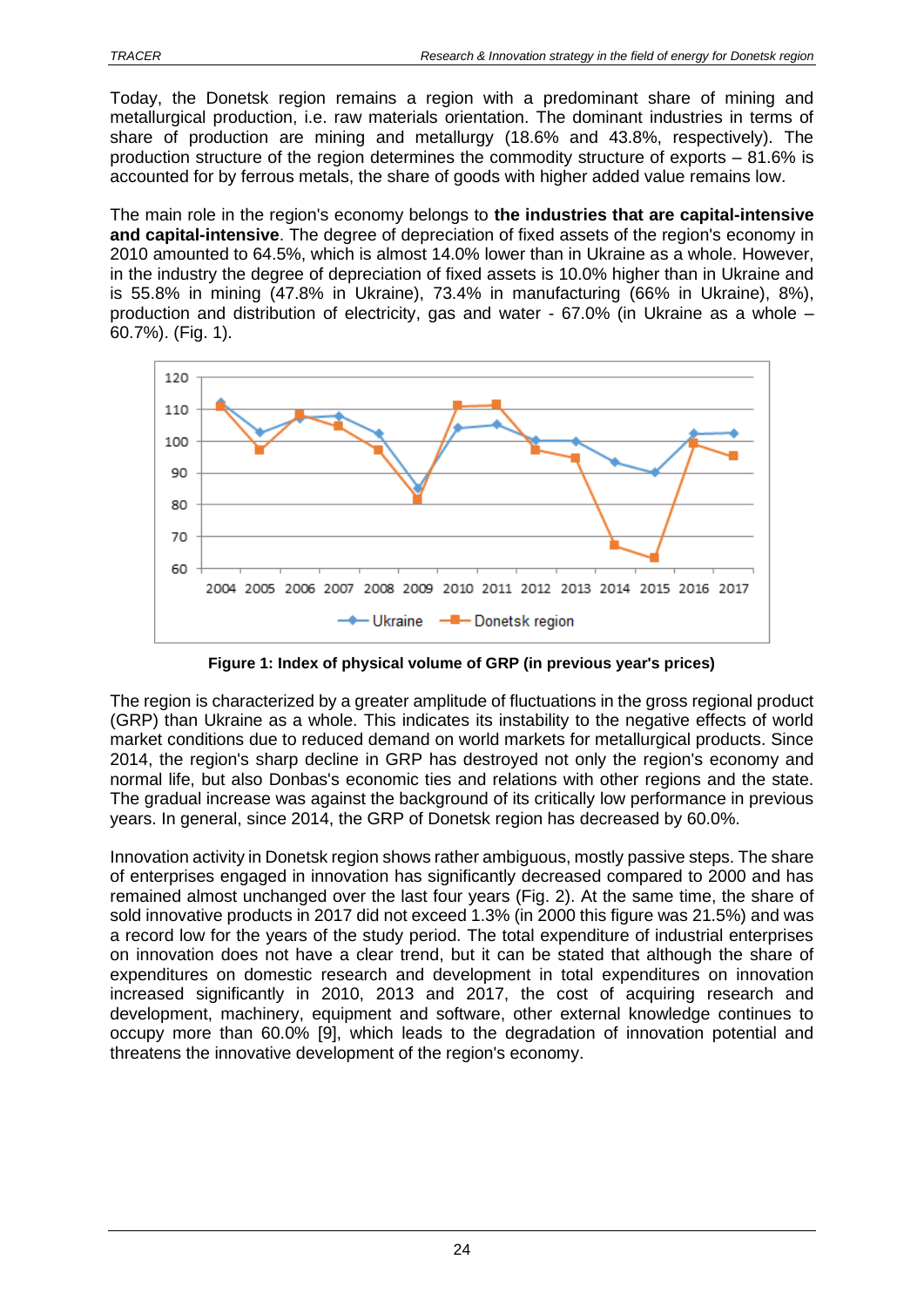

**Figure 2: Indicators of innovation activity of enterprises of Donetsk region [9]**

Despite the difficult economic situation, the Donetsk region remains relatively attractive for **foreign investments**. However, most of the investments are Ukrainian capital coming from offshore countries. In the structure of foreign direct investment (FDI) from the world economy in Ukraine more than 50.0% are from Cyprus and the Netherlands. The OECD Investment Policy Reviews for Ukraine 2016 (OECD Investment Policy Reviews: Ukraine 2016) noted the wide scale of the phenomenon of pseudo-foreign investment (FDI round-tripping) in Ukraine [8], which falsifies FDI statistics by overestimating their real revenues. Significant flows of FDI are formed as a result of the repatriation of domestic capital from offshore jurisdictions. The region among the regions of Ukraine is traditionally the main source of direct investment – its share in the total amount of direct investment from the regions of Ukraine in the economies of the world in 2016 amounted to 93.6%.

In the structure of investment are dominated the low-tech industries and industries with a low degree of technological processing (the share of investment in high-tech and medium-tech industries is only 5.4% against 9.7% in Ukraine as a whole), but which are in demand domestically and foreign markets. Relatively stable were investments in the production of those internally oriented industries that meet the vital needs of the population in basic foodstuffs (including alcohol and tobacco, which is not in favour of a decent level of society culture), and the pharmaceutical industry.

### <span id="page-24-0"></span>*4.3 Priority areas for Research and Innovation*

According to the Law of Ukraine of September 8, 2011, № 3715-VI "On Priority Areas of Innovation in Ukraine": priority areas of innovation in Ukraine (hereinafter - priority areas) are scientifically and economically justified and defined following the Law the areas of innovation aimed at ensuring the economic security of the state, creating high-tech competitive environmentally friendly products, providing high-quality services and increasing the export potential of the state with the effective use of domestic and world scientific and technological achievements. Of the 7 strategic priorities in the field of R&I in the energy and environment defined by the Law, the following are relevant:

- development of new technologies of energy transportation, the introduction of energyefficient, resource-saving technologies, development of alternative energy sources;
- wide application of technologies of cleaner production and protection of the environment.

In Ukraine, the cooperation of industrial enterprises in production and innovation stays at a low level. The most pressing issues are the low level of cooperation of innovative industrial enterprises with the science sector; insufficient level of integration of small and medium enterprises (SMEs) into added value chains; low level of internationalization of value chains; insufficient use of digital technologies by industrial enterprises.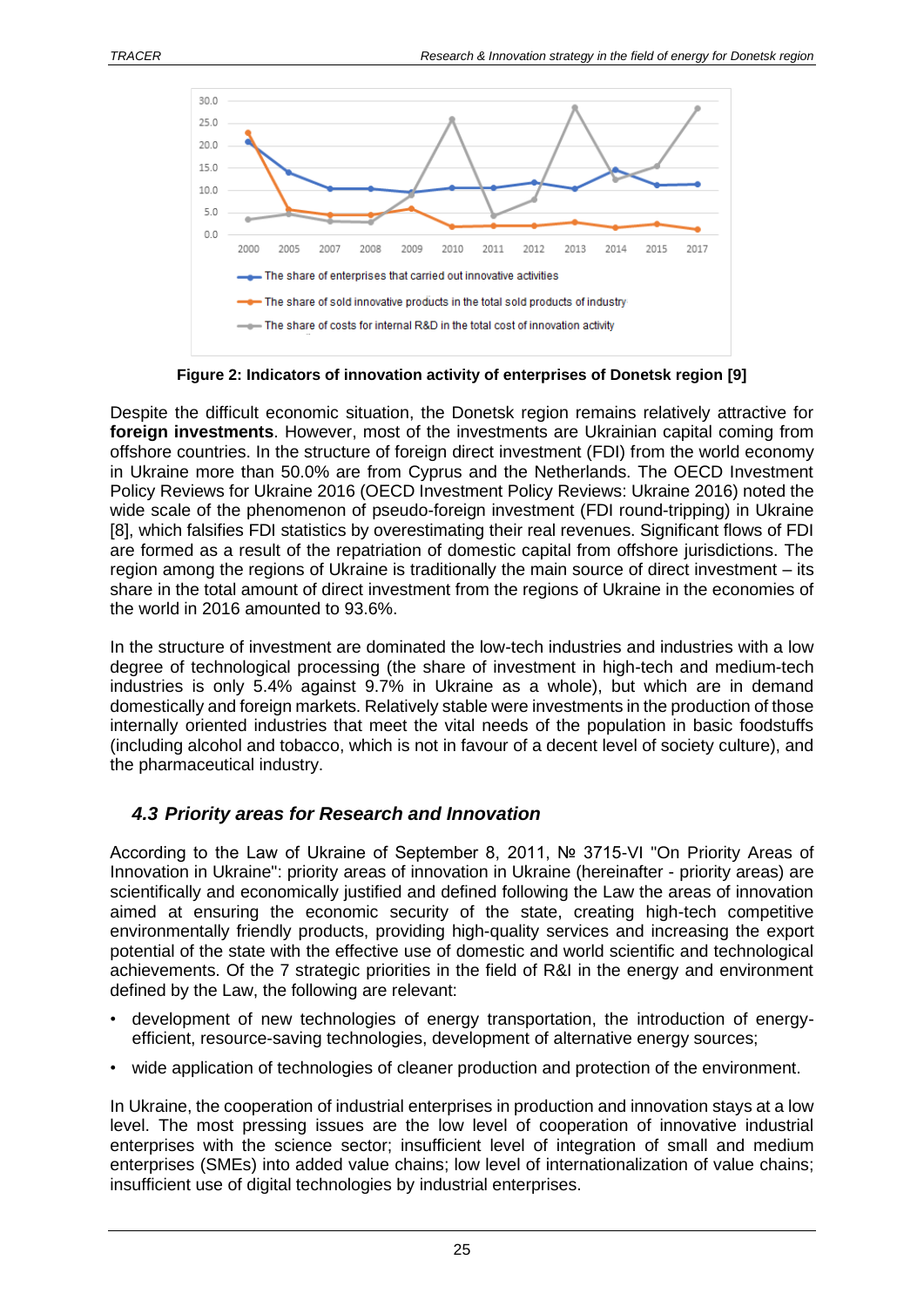The solution to these problems will be facilitated by the use of public policy tools devised by the developed countries aimed at building cross-sectoral cooperation. At the local level, attracting the potential of the scientific and educational sector to the commercialization of innovations is due to the introduction of the concept of entrepreneurial universities, which activates the university's own business initiatives, projects with external investors, development of cooperation with business and other organizations. The development of cooperation within innovation ecosystems is stimulated through the introduction of the concept of open innovation platforms, which expands the possibilities of partnership based on research projects, stimulates the attraction of investors and accelerates the commercialization of scientific developments.

At the regional and national / supranational levels, ensuring the inclusiveness of economic development is due to the concept of smart specialization, which allows realizing the unique potential of economic development of regions and countries based on specific competitive advantages. An important component of the concept of smart specialization is the concept of cluster development, the focus of which is to create world-class clusters with the active involvement of SMEs.

Ukraine's steps towards implementing these concepts in state economic policy include integrating their principles into strategic documents - the Concept of Digital Economy and Society of Ukraine for 2018-2020, the Strategy of Ukraine's Industrial Complex until 2025, the Government's Medium-Term Priority Action Plan until 2020 and Government Priority Action Plan for 2018; entry of certain regions of Ukraine into the EU Smart Specialization Platform; implementation of pilot projects of smart specialization of industry in the regions.

## <span id="page-25-0"></span>*4.4 Evaluation and Monitoring*

There is an urgent need to develop environmental monitoring systems to provide informational support for management decisions on environmental quality management and environmental safety in the region. The development of environmental monitoring systems is carried out to comply with Directive 2008/50/EC of the European Parliament and of the Council of 21 May 2008 on ambient air quality and cleaner air for Europe and Directive 2004/107/EC of the European Parliament and of 15 December 2008 2004 "On arsenic, cadmium, mercury, nickel and polycyclic aromatic hydrocarbons in ambient air", Directive 2000/60 EC of the European Parliament and of the Council of 23 October 2000 on the approval of the limits of Community action in the field of water policy, etc.

Development of environmental monitoring systems will contribute to: improving environmental quality management at the regional level through information support for management decisions; strengthening control of environmental pollution; improving air quality in the zones and agglomerations of Donetsk and Luhansk regions, surface and groundwater, soil condition, biodiversity indicators, etc.; reducing the negative impact on health and improving the quality of life of the population of Donetsk and Luhansk regions. Environmental monitoring and development of environmental monitoring systems are provided by local governments and by paragraph 4 of the Regulations on the state environmental monitoring system approved by the Cabinet of Ministers of Ukraine of March 30, 1998, № 39 (Official Gazette of Ukraine, 1998, Nº 13, Art. 495), 145 Ministry of Agrarian Policy, Ministry of Environment, State Environmental Protection Agency, State Geodesy, Ministry of Regional Development, State Tax Administration, State Emergency Service, State Forestry Agency, State Water Agency, State Geocadastre and their territorial bodies, enterprises, institutions and organizations belonging to the sphere of their management of the Autonomous Republic of Crimea on environmental protection. Expenditures are financed from the state and regional funds for environmental protection.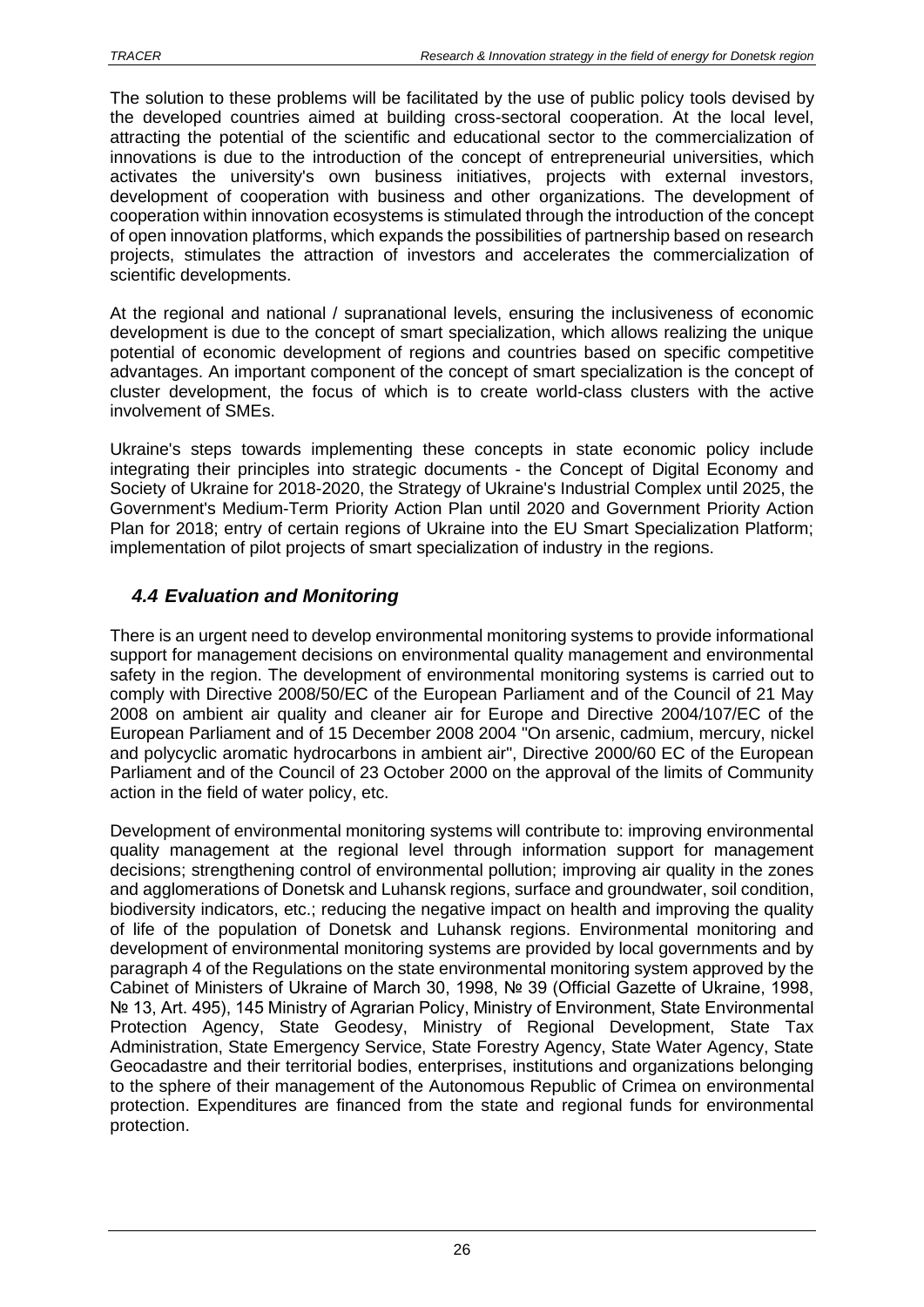# <span id="page-26-0"></span>**5 Concluding note**

Implementation of the Research and Innovation Development Strategy requires joint work of commissions under the Cabinet of Ministers of Ukraine, Donetsk Regional State Administration, as well as local private companies and local residents. Given the complexity of the situation in the region, it requires preferences for business development, especially in innovation. At the same time, it is necessary to create structures to monitor the implementation and correction of the Donetsk Region Development Strategy. With significant investments, the region has good prospects for further development and transformation of the coal industry.

## <span id="page-26-1"></span>**References**

- [1] Ministry of Reintegration of the Temporarily Occupied Territories of Ukraine (2021). STRATEGY of economic development of Donetsk and Luhansk regions until 2030. - Ukraine / <https://www.minre.gov.ua/sites/default/files/strategiya.pdf>
- [2] Institutions of general secondary education (according to the Department of Education and Science of the Donetsk Regional State Administration). Statistical information. Department of Statistics of Donetsk region. Access<http://donetskstat.gov.ua/statinform1/osvita2.php>
- [3] Institutions of professional (vocational) education (according to the Department of Education and Science of the Donetsk Regional State Administration). Statistical information. Department of Statistics of Donetsk region. Access mode:<http://donetskstat.gov.ua/statinform1/osvita3.php>
- [4] The number of vacancies by type of economic activity. Regions of Ukraine. Statistical collection. Access mode: http://www.ukrstat.gov.ua/druk/publicat/kat\_u/2018/zb/11/zb\_ru1ch2018.pdf, p. 74.
- [5] Monitoring the integration of the Ukrainian higher education system into the European Higher Education and Research Area (Analytical Report). International Charitable Foundation "International Foundation for Educational Policy Research" Kyiv. 2014. Access mode: [http://kvit.ukma.edu.ua/wp-content/uploads/2015/01/%D0%90%D0%BD%D0%B0%D0%BB%D1](http://kvit.ukma.edu.ua/wp-content/uploads/2015/01/%D0%90%D0%BD%D0%B0%D0%BB%D1%20%96%D1%82%D0%B8%D1%87%D0%BD%D0%B8%D0%B9-%D0%B7%D0%B2%D1%96%D1%20%25%2082.pdf)  [%96%D1%82%D0%B8%D1%87%D0%BD%D0%B8%D0%B9-%D0%B7%D0%B2%D1%96%D1](http://kvit.ukma.edu.ua/wp-content/uploads/2015/01/%D0%90%D0%BD%D0%B0%D0%BB%D1%20%96%D1%82%D0%B8%D1%87%D0%BD%D0%B8%D0%B9-%D0%B7%D0%B2%D1%96%D1%20%25%2082.pdf)  [% 82.pdf](http://kvit.ukma.edu.ua/wp-content/uploads/2015/01/%D0%90%D0%BD%D0%B0%D0%BB%D1%20%96%D1%82%D0%B8%D1%87%D0%BD%D0%B8%D0%B9-%D0%B7%D0%B2%D1%96%D1%20%25%2082.pdf)
- [6] Soldak M. Assessment of the Innovative Activity of the Pridneprovsky Economic Region's Economic Sectors in the Context of the Formation of Regional Innovation Ecosystems. *Ekonomichnyi visnyk Donbass*. № 2 (60), 84-95.
- [7] Donetsk Regional State Administration (2020). Development strategy of Donetsk region for the period up to 2027. https://dn.gov.ua/storage/app/sites/1/strategy/strategiy2027/2019/26.12.2019/ Strategy-2027\_24.12.2019.pdf
- [8] OECD (2016), OECD Investment Policy Reviews: Ukraine 2016, OECD Publishing, Paris. http: //dx.doi.org/10.1787/9789264257368-en. S. 17.
- [9] Regions of Ukraine 2018. Statistical collection. State Statistics Service of Ukraine. Vol.1. Kyiv. 2018. pp. 276–277.
- [10] Waste generation and management in Donetsk region in 2013. Express issue. Department of Statistics of Donetsk region. Access mode:<http://donetskstat.gov.ua/express/13226052014.doc>
- [11] Pidorycheva I. Yu. (2020). Innovation ecosystem of Pridneprovsky economic region: actors, their quality and completeness. Visnyk ekonomichnoi nauky Ukrainy, 1 (38), pp. 116-130. doi: [https://doi.org/10.37405/1729-7206.2020.1\(38\).116-130.](https://doi.org/10.37405/1729-7206.2020.1(38).116-130)
- [12] Amosha O.I., Zaloznova Y.S. (2013). Development of the coal industry of Ukraine: to curtail irrationally develop. *Dzerkalo tuzhnia* (Mirror of the week). № 14. April 12.
- [13] Startup Ranking. Countries. URL: https://www.startupranking.com/countries.
- [14] AVentures DealBook 2020. URL: https://www.slideshare.net/YevgenSysoyev/aventures-dealbook-2020- 229990810? fbclid = IwAR00iEpVzPkBTamnIagFaOq5G2XowdfViGGunqbeG0IO VrtXwTor 30Ql\_jM.